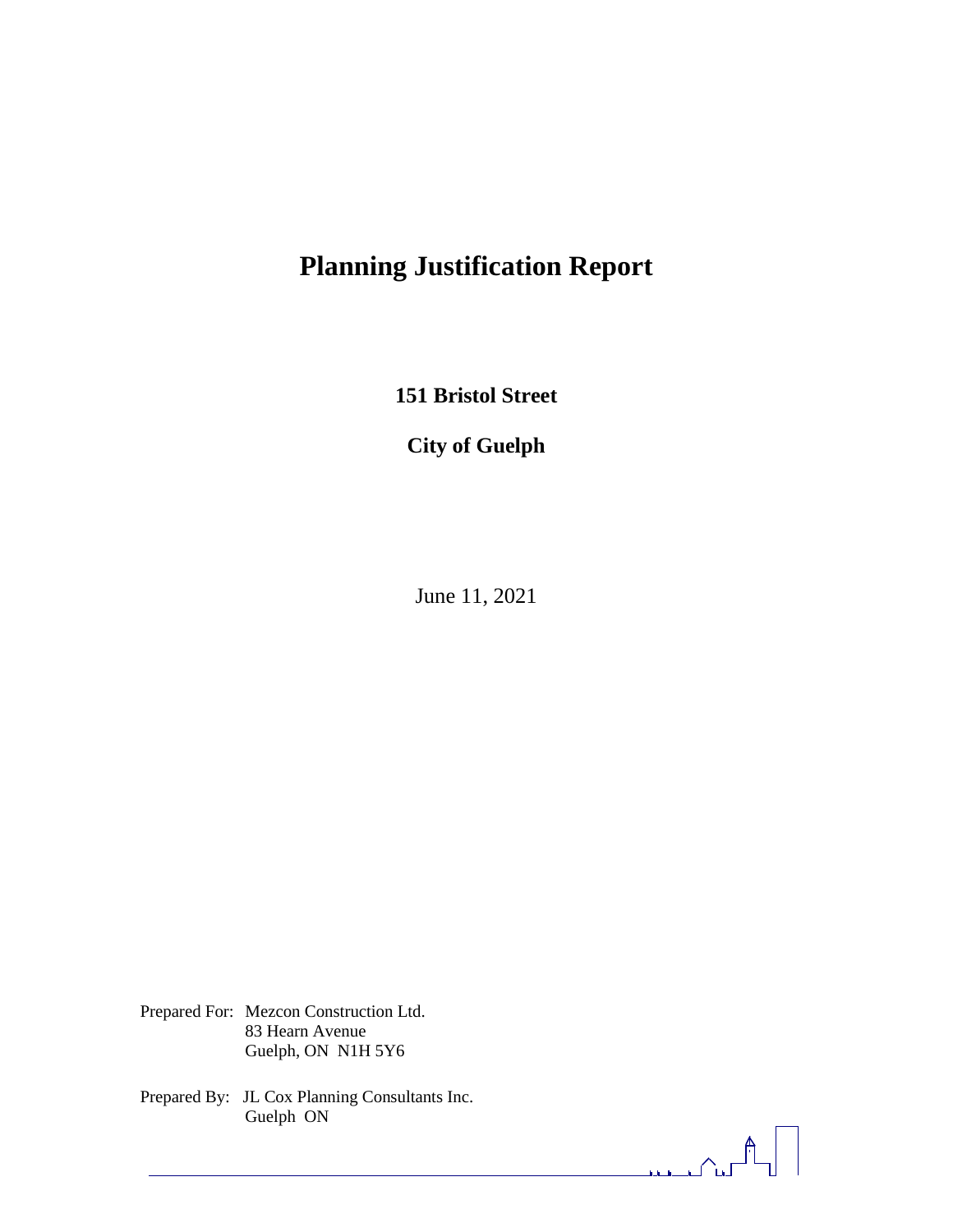| 1.0 |                                                                                       |  |
|-----|---------------------------------------------------------------------------------------|--|
|     | 1.1                                                                                   |  |
|     | 1.2                                                                                   |  |
|     | 1.3                                                                                   |  |
| 2.0 |                                                                                       |  |
|     | 2.1                                                                                   |  |
|     | 2.2                                                                                   |  |
|     | 2.3                                                                                   |  |
| 3.0 |                                                                                       |  |
|     | 3.1                                                                                   |  |
|     |                                                                                       |  |
|     |                                                                                       |  |
|     |                                                                                       |  |
|     | 3.2                                                                                   |  |
|     |                                                                                       |  |
|     |                                                                                       |  |
|     |                                                                                       |  |
|     |                                                                                       |  |
|     |                                                                                       |  |
|     | 3.3                                                                                   |  |
|     |                                                                                       |  |
|     |                                                                                       |  |
|     |                                                                                       |  |
|     |                                                                                       |  |
|     |                                                                                       |  |
|     |                                                                                       |  |
|     |                                                                                       |  |
|     | 3.4                                                                                   |  |
|     |                                                                                       |  |
|     |                                                                                       |  |
| 4.0 |                                                                                       |  |
|     | 4.1                                                                                   |  |
|     | 4.2                                                                                   |  |
| 5.0 |                                                                                       |  |
|     | 5.1 Functional Servicing Report, Van Harten Surveying Inc., June, 2021  19            |  |
|     | 5.2                                                                                   |  |
|     | Geotechnical Investigation, CMT Engineering Inc., February, 2021 19<br>5.3            |  |
|     | Stage 3 Archaeological Assessment, Detritus Consulting Ltd., January, 2021 19         |  |
|     | 5.4                                                                                   |  |
|     | 5.4.1 Phase One Environmental Site Assessment, Bluewater Geoscience Consultants Inc., |  |
|     | 5.4.2 Phase Two Environmental Site Assessment, Bluewater Geoscience Consultants Inc., |  |
|     |                                                                                       |  |
|     |                                                                                       |  |
|     |                                                                                       |  |
| 6.0 |                                                                                       |  |
|     |                                                                                       |  |
|     |                                                                                       |  |
|     |                                                                                       |  |

# **Table of Contents**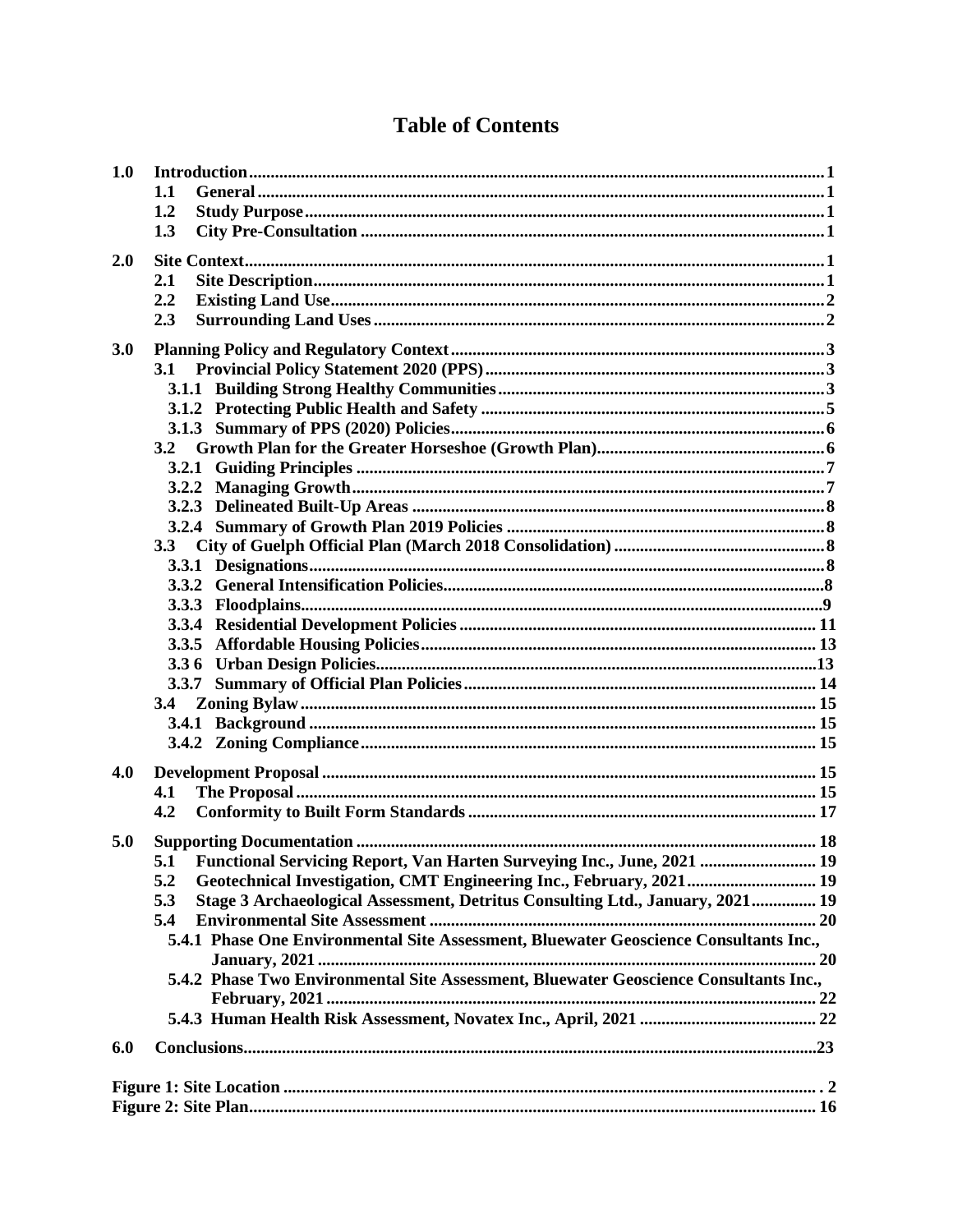# **1.0 Introduction**

## **1.1. General**

Mezcon Construction Ltd. is submitting an application for a zoning bylaw amendment for the property located on Bristol Street in the City of Guelph. The zoning amendment application is intended to allow the removal of an existing house and detached garage on the property and permit the development of five (5) freehold townhouse units.

## **1.2. Study Purpose**

The purpose of the Planning Justification Report (PJR) is to provide background and support for the proposed zoning bylaw amendment. The PJR will review the project in the context of the site location and surrounding area, consider the project in terms of applicable Provincial and City policies and regulations, and evaluate the design compatibility of the proposal.

# **1.3. City Pre-Consultation**

A formal pre-consultation meeting was held with City staff on September 2, 2020. The submissions being made in support of the zoning bylaw amendment application will address the matters set out on the Pre-Consultation Summary received from that meeting dated October 20, 2020.

# **2.0 Site Context**

# **2.1. Site Description**

The subject property, known locally as 151 Bristol Street is located east of Edinburgh Road North and north of Wellington Road. The legal description of the site is Lots 35 and 36, Registered Plan 42, City of Guelph.

The site is a through lot with a frontage on Bristol Street of 38.2 m. and a frontage on Emslie Street of 37.9 m. The total site area is  $1590 \text{ m}^2$ .

The topography of lot slopes down from Emslie Street to Bristol Street.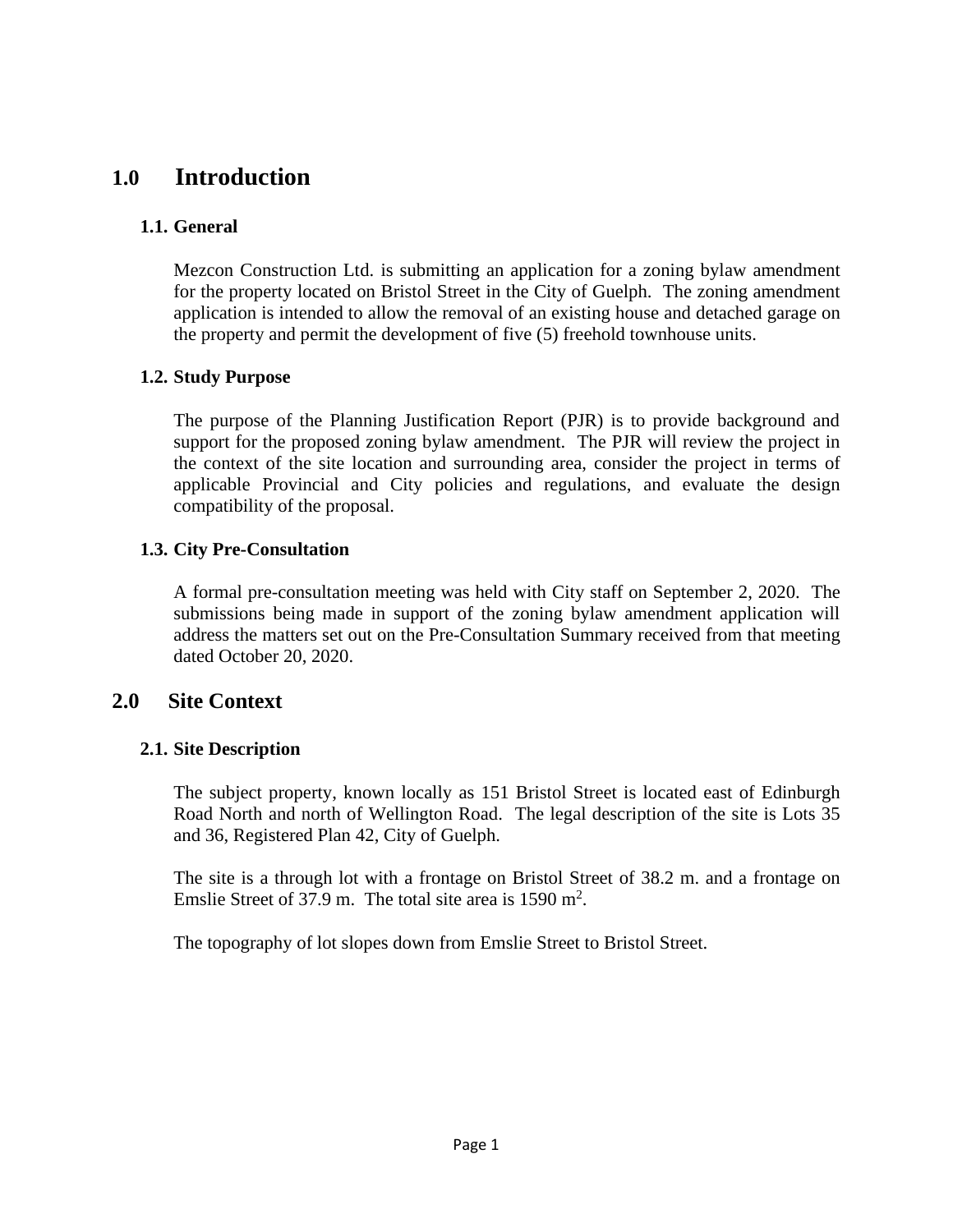#### **Figure 1: Site Location**



#### **2.2. Existing Land Use**

The subject property contains an existing single detached bungalow and a detached garage. Both existing buildings are proposed to be removed for the proposed development.

#### **2.3. Surrounding Land Uses**

The lands are located within an area of mixed residential uses. The uses within the area bounded by Bristol Street, McGee Street, Emslie Street and Yorkshire Street are primarily single detached and also contain properties zoned R2 for duplex/semi-detached uses. The lands across Bristol Street from the property currently contain existing apartment buildings, which are zoned R.4B.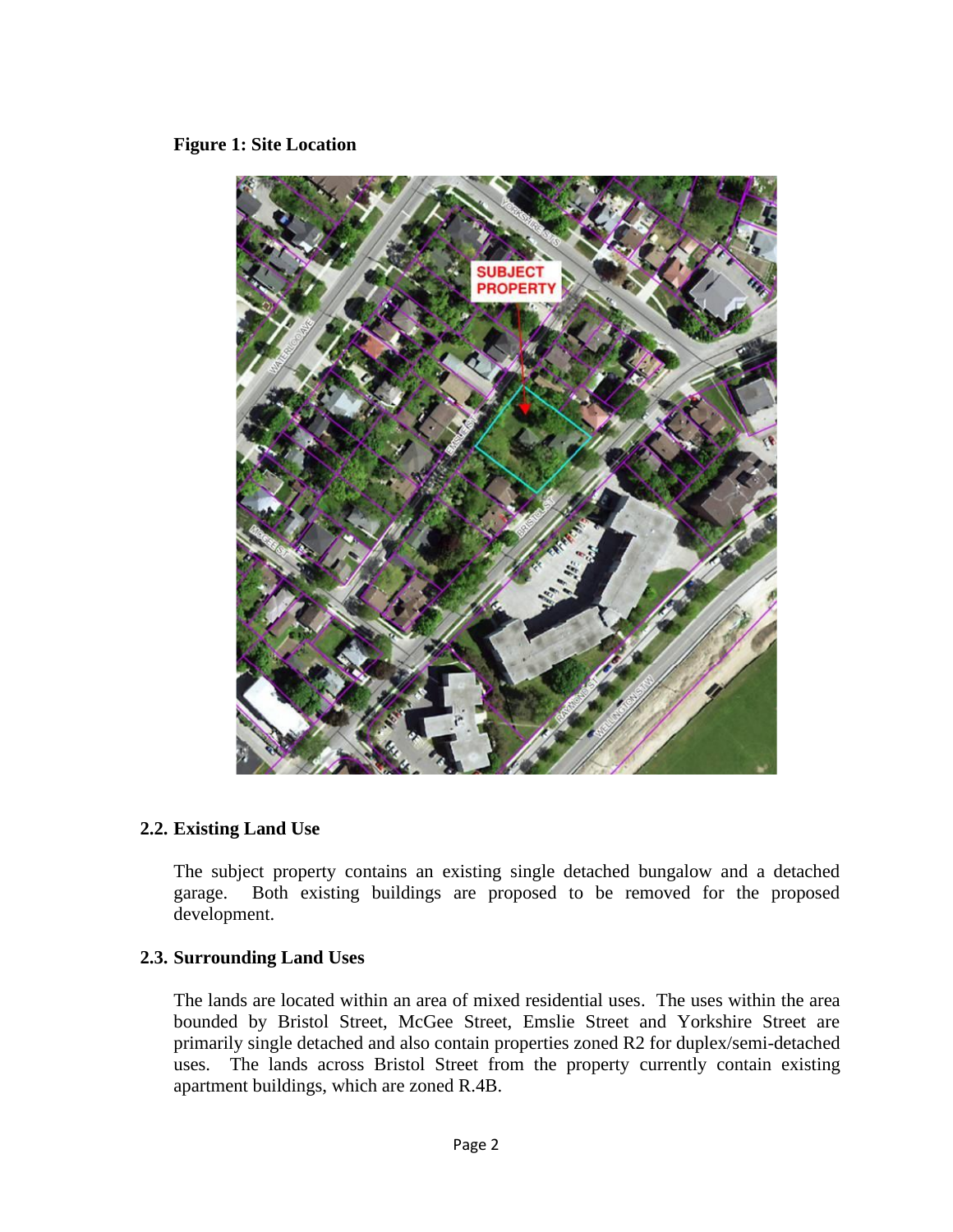# **3.0 Planning Policy and Regulatory Context**

#### **3.1. Provincial Policy Statement (PPS 2020)**

The Provincial Policy Statement (PPS) provides policy direction on matters of provincial interest related to land use planning and development. The Provincial Policy Statement is issued under the authority of Section 3 of the Planning Act and the current version came into effect May 1, 2020. Section 3 requires that; "*decisions affecting planning matters shall be consistent with policy statements issued under the Act".*

#### **3.1.1. Building Strong Healthy Communities**

Section 1.1.1 of the PPS 2020 provides that:

*1.1.1 Healthy, liveable and safe communities are sustained by:*

- *a) promoting efficient development and land use patterns which sustain the financial well-being of the Province and municipalities over the long term;*
- *b) accommodating an appropriate affordable and market based range and mix of residential types (including single-detached, additional residential units, multi-unit housing, affordable housing and housing for older persons), employment (including industrial and commercial), institutional (including places of worship, cemeteries and long-term care homes), recreation, park and open space, and other uses to meet long-term needs;*
- *c) avoiding development and land use patterns which may cause environmental or public health and safety concerns;*
- *e) promoting the integration of land use planning, growth management, transit-supportive development, intensification and infrastructure planning to achieve cost-effective development patterns, optimization of transit investments, and standards to minimize land consumption and servicing costs;*
- *g) ensuring that necessary infrastructure and public service facilities are or will be available to meet current and projected needs;"*

Section 1.1.3 **Settlement Areas** provide policies directed to urban areas, including cities, and sets out policies promoting the use of land and resources wisely, efficient development patterns and effective use of infrastructure and public service facilities as follows:

#### *"1.1.3.1 Settlement areas shall be the focus of growth and development.*

- *1.1.3.2 Land use patterns within settlement areas shall be based on densities and a mix of land uses which:*
	- *a) efficiently use land and resources;*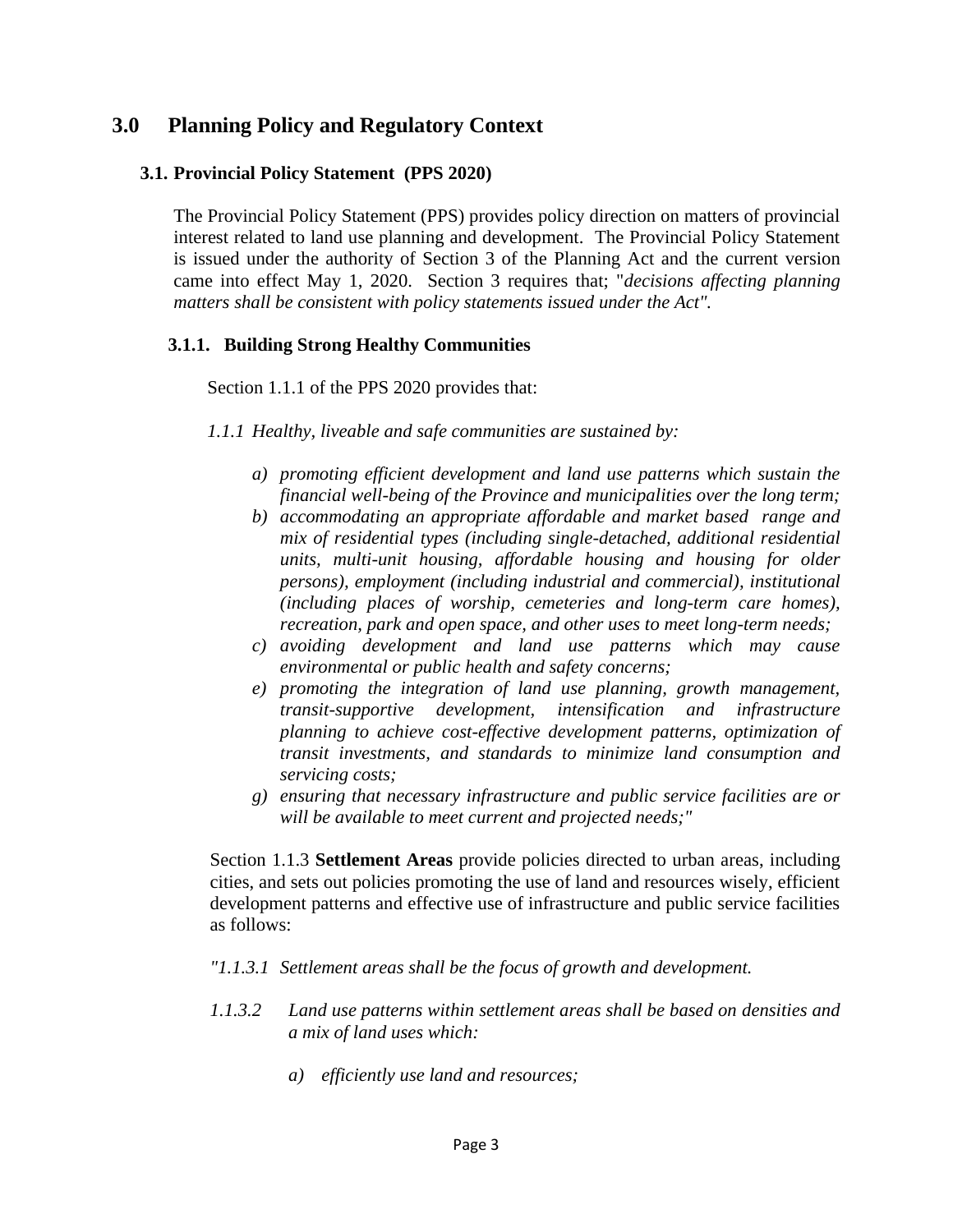*b) are appropriate for, and efficiently use, the infrastructure and public service facilities which are planned or available, and avoid the need for their unjustified and/or uneconomical expansion;….*

*Land use patterns within settlement areas shall also be based on a range of uses and opportunities for intensification and redevelopment in accordance with the criteria in policy 1.1.3.3, where this can be accommodated.*

- *1.1.3.3 Planning authorities shall identify appropriate locations and promote opportunities for transit-supportive development, accommodating a significant supply and range of housing options through intensification and redevelopment where this can be accommodated taking into account existing building stock or areas, including brownfield sites, and the availability of suitable existing or planned infrastructure and public service facilities required to accommodate projected needs.*
- *1.1.3.4 Appropriate development standards should be promoted which facilitate intensification, redevelopment and compact form, while avoiding or mitigating risks to public health and safety."*

Section 1.4 **Housing** sets out the following policies:

- *"1.4.1 To provide for an appropriate range and mix of housing types and densities required to meet projected requirements of current and future residents of the regional market area, planning authorities shall:*
	- *a) maintain at all times the ability to accommodate residential growth for a minimum of 10 years through residential intensification and redevelopment and, if necessary, lands which are designated and available for residential development;*

Section 1.4.3 further states that:

- "*1.4.3 Planning authorities shall provide for an appropriate range and mix of housing types and densities to meet projected requirements of current and future residents of the regional market area by:*
	- *b) permitting and facilitating:*
		- *1. all housing options required to meet the social, health, economic and well-being requirements of current and future residents, including special needs requirements and need arising from demographic changes and employment opportunities; and*
		- *2. all types of residential intensification, including additional residential units, and redevelopment in accordance with policy 1.1.3.3;*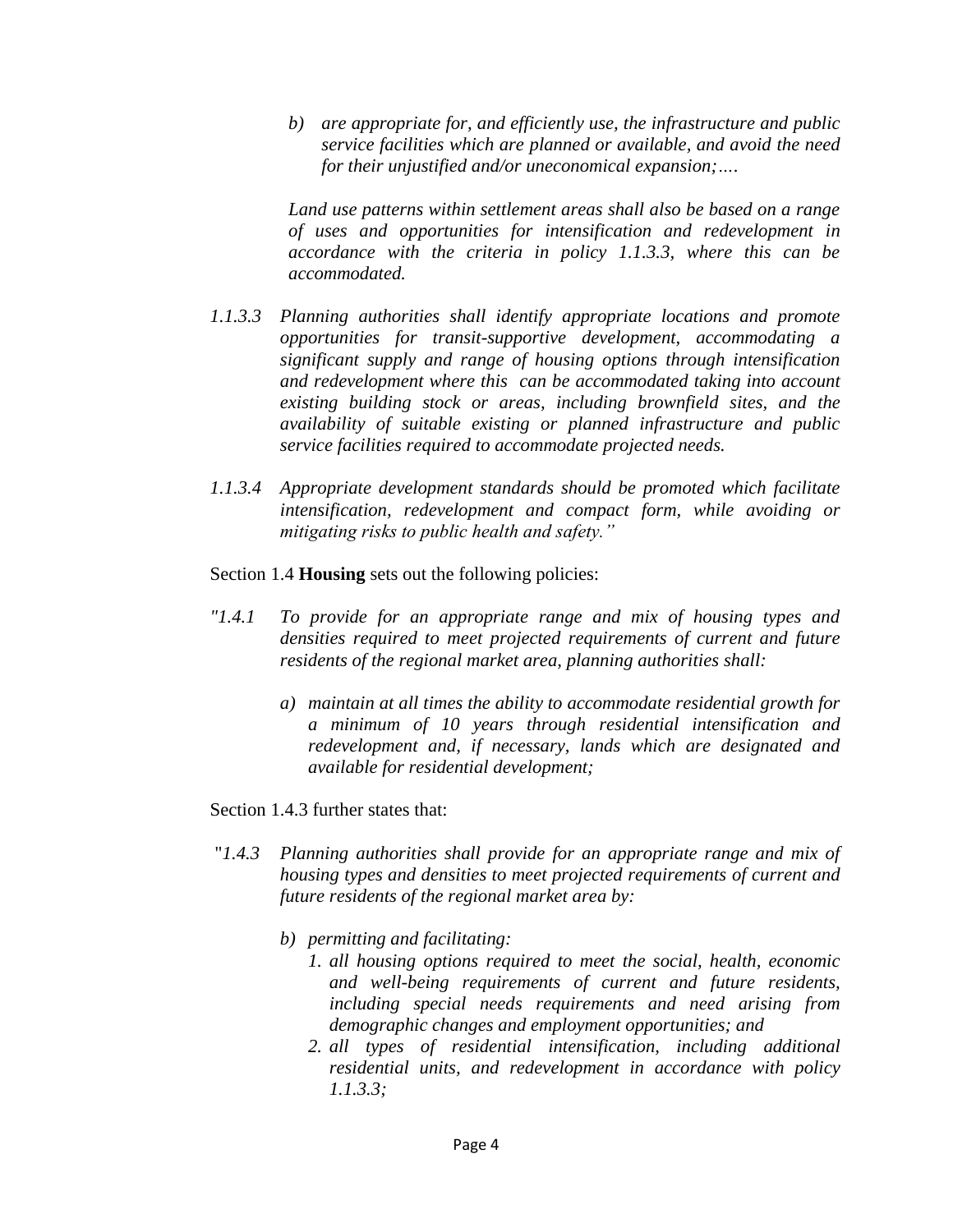- *c) directing the development of new housing towards locations where appropriate levels of infrastructure and public service facilities are or will be available to support current and projected needs;*
- *d) promoting densities for new housing which efficiently use land, resources, infrastructure and public service facilities, and support the use of active transportation and transit in areas where it exists or is to be developed; and*
- *f) establishing development standards for residential intensification, redevelopment and new residential development which minimize the cost of housing and facilitate compact form, while maintaining appropriate levels of public health and safety."*

#### Section 1.6 **Infrastructure and Public Service Facilities** policies states:

- *"1.6.3 Before consideration is given to developing new infrastructure and public service facilities:*
	- a) *the use of existing infrastructure and public service facilities should be optimized;*

## Section 1.7 **Long-Term Economic Prosperity** indicates that:

- *"1.7.1 Long-term economic prosperity should be supported by:*
	- *b) encouraging residential uses to respond to dynamic market-based needs and provide necessary housing supply and range of housing options for a diverse workforce;*
	- *c) optimizing the long-term availability and use of land, resources, infrastructure and public service facilities;*
	- *d) maintaining and, where possible, enhancing the vitality and viability of downtowns and main streets;*
	- *e) encouraging a sense of place, by promoting well-designed built form and cultural planning, and by conserving features that help define character, including built heritage resources and cultural heritage landscapes;"*

## **3.1.2. Protecting Public Health and Safety**

Section 3.0 of the PPS (2020) indicates that development is to be directed away from areas of natural or human-made hazards where there is an unacceptable risk to public health or safety or of property damage. The policies of Section 3.1 Natural Hazards further state:

*"3.1.4 Despite policy 3.1.2, development and site alteration may be permitted in certain areas associated with the flooding hazard along river, stream and small inland lake systems:*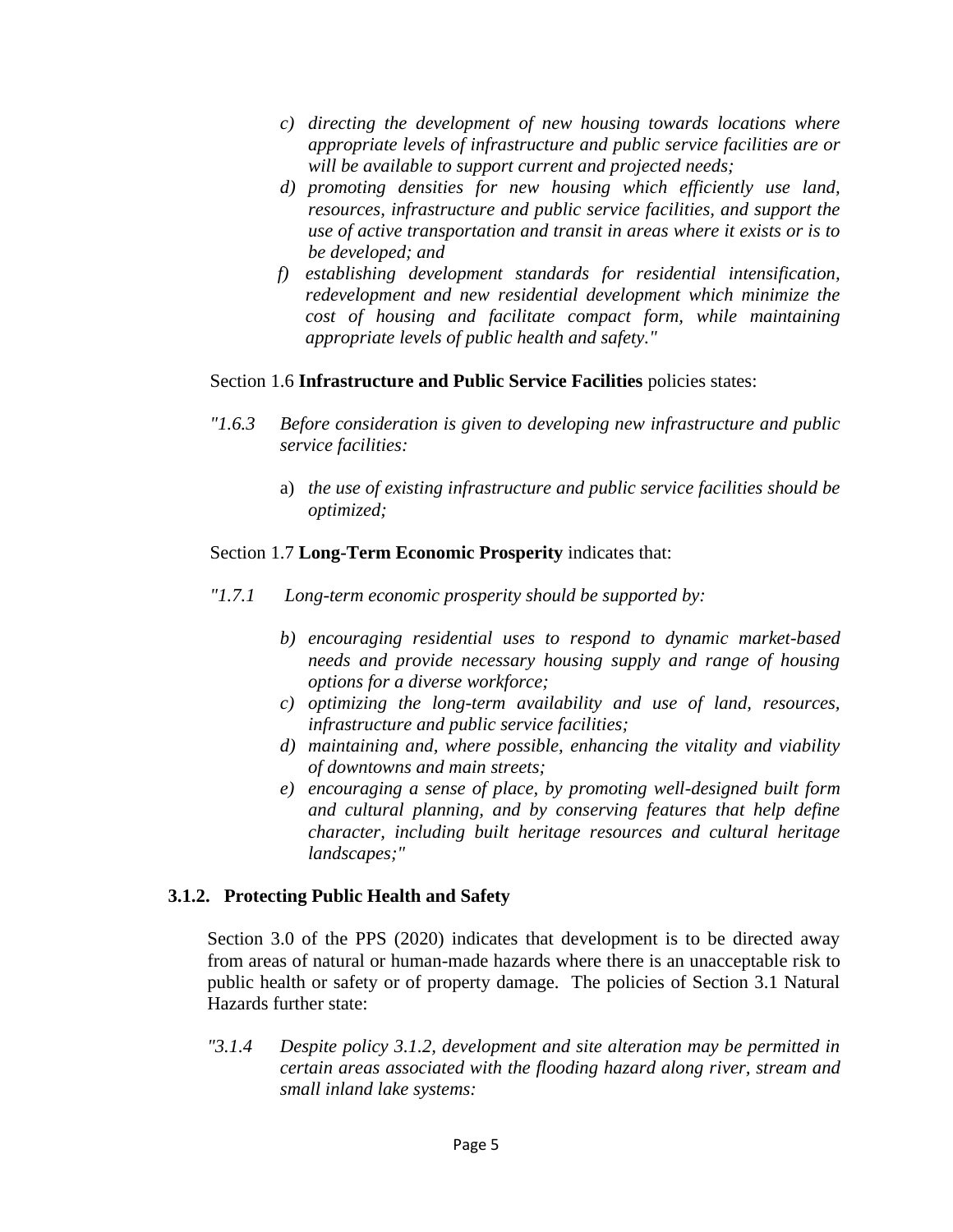- *a) in those exceptional situations where a Special Policy Area has been approved. The designation of a Special Policy Area, and any change or modification to the official plan policies, land use designations or boundaries applying to Special Policy Area lands, must be approved by the Ministers of Municipal Affairs and Housing and Natural Resources prior to the approval authority approving such changes or modifications;*
- *3.1.6 Where the two zone concept for flood plains is applied, development and site alteration may be permitted in the flood fringe, subject to appropriate floodproofing to the flooding hazard elevation or another flooding hazard standard approved by the Minister of Natural Resources and Forestry."*

## **3.1.3. Summary of PPS (2020) Policies**

The proposed development of five (5) residential infill units on the subject property is consistent with the policies of the PPS 2020 on the following basis:

- it promotes an efficient and cost effective form of development and land use pattern
- it adds to the mix of residential unit types in the surrounding area, including affordable housing
- the development is appropriate for and effectively utilizes the available public infrastructure
- provides intensification and redevelopment of an underutilized site
- the development will contribute to the vitality and viability of the downtown area
- it complies with the development policies for a flood hazard in a Special Policy Area.

#### **3.2. Growth Plan for the Greater Horseshoe (Growth Plan)**

The Ministry of Public Infrastructure and Renewal released the Growth Plan for the Greater Golden Horseshoe to manage growth in Ontario under the Places to Grow Act, 2005. An amendment to the Growth Plan came into effect on August 28, 2020 and any decisions made after that date that affect a planning matter must conform to the Plan.

The Growth Plan provides an overall growth strategy for the Greater Golden Horseshoe region the complements the Provincial Policy Statement and is implemented by municipal planning documents. The key elements of the Growth Plan are guiding principles of building compact, vibrant and complete communities; planning and managing growth to support a strong, competitive economy; and optimizing the use of existing or planned infrastructure to support growth in a compact and efficient form. As such, these policies are primarily directed at urban centres or settlement areas.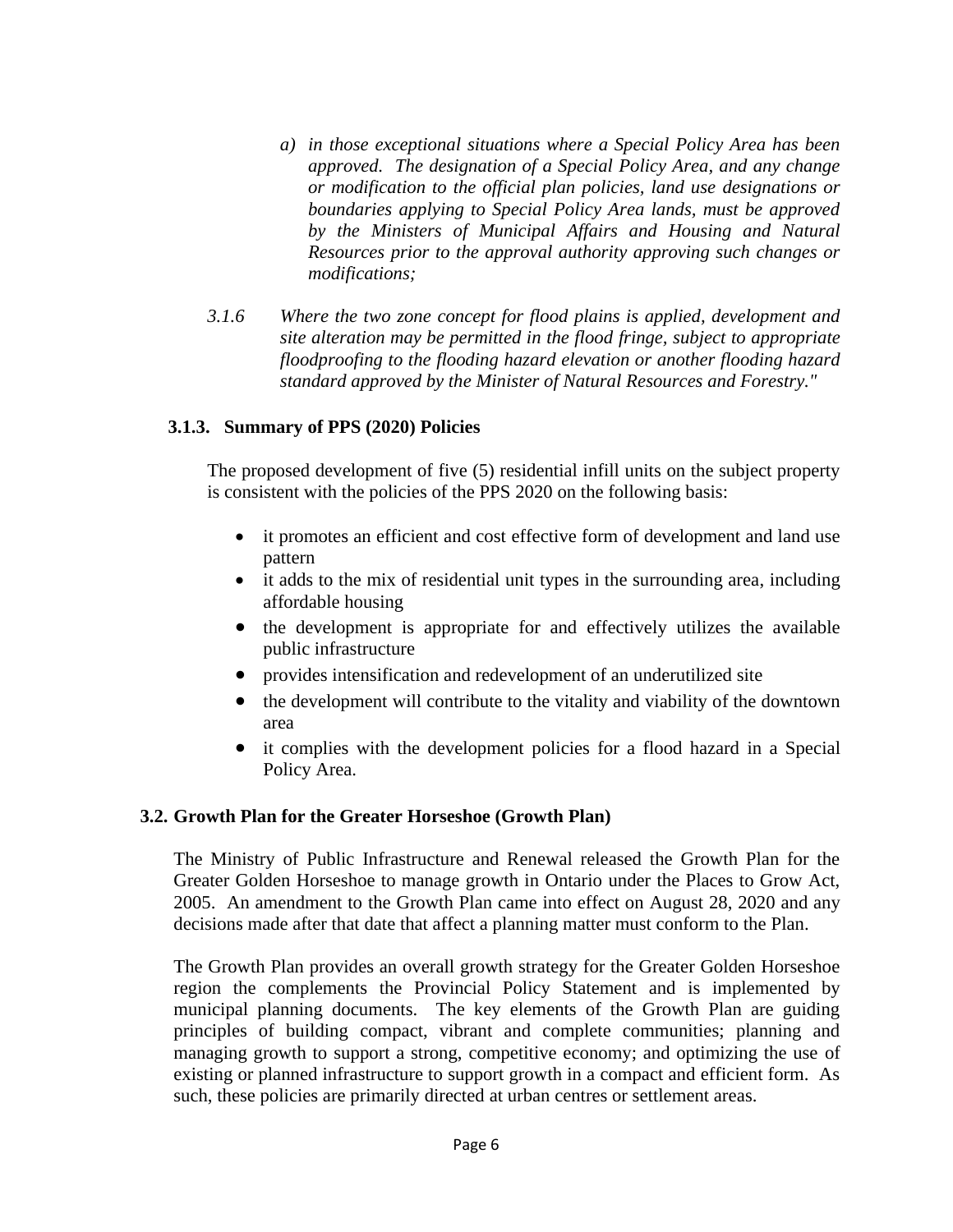## **3.2.1 Guiding Principles**

The guiding principles of the Growth Plan, as set out in Section 1.2.1 of the Plan:

*"The policies of this Plan regarding how land is developed, resources are managed and protected, and public dollars are invested based on the following principles:*

- *Support the achievement of complete communities that are designed to support healthy and active living and meet people's needs for daily living throughout an entire lifetime.*
- *Prioritize intensification and higher densities in strategic growth areas to make efficient use of land and infrastructure and support transit viability*
- *Support a range and mix of housing options, including additional residential units and affordable housing, to serve all sizes, incomes, and ages of household.*
- *Improve the integration of land use planning with planning and investment in infrastructure and public service facilities...*
- *Protect and enhance natural heritage, hydrologic, and landform systems, feature , and function."*

## **3.2.2 Managing Growth**

The City of Guelph is designated as an Urban Growth Centre in the Growth Plan. The Plan projects an increase in population for the City of Guelph to 203,000 persons by 2051. The 2016 population for the City was 131,800, so substantial growth is anticipated over the 25 year period from 2016 to 2051.

Section 2.2.1 of the Growth Plan sets out policies for managing growth which include:

- *".2 a. the vast majority of growth will be directed to settlement areas that:*
	- *i. have a delineated built boundary;*
	- *ii. have existing or planned municipal water and wastewater systems; and iii.can support the achievement of complete communities;*
	- *c. within settlement areas, growth will be focused in:*
		- *i. delineated built-up areas;*
		- *ii. strategic growth areas;*
		- *iii.locations with existing or planned transit, with a priority on higher order transit where it exists or is planned; and*
		- *iv. areas with existing or planned public service facilities;…*
	- *.4 c. provide a diverse range and mix of housing options, including additional residential units and affordable housing, to accommodate people at all stages of life, and to accommodate the needs of all household sizes and incomes;"*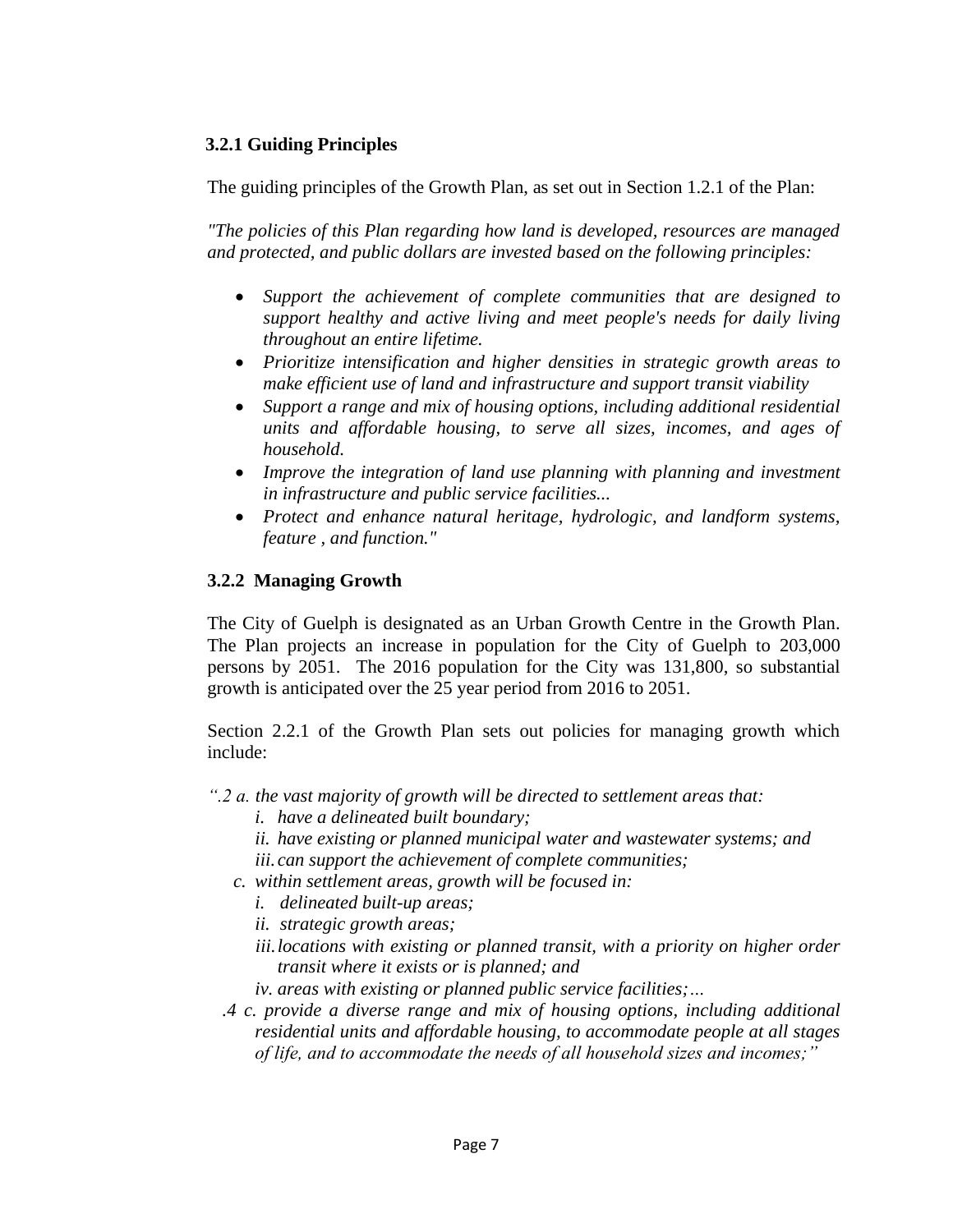# **3.2.3 Delineated Built-Up Areas**

Section 2.2.2.3 of the Growth Plan states that:

*"All municipalities will develop a strategy to achieve the minimum intensification target and intensification throughout delineated built-up areas, which will:*

- *c) encourage intensification generally throughout the delineated built-up area;*
- *d) ensure lands are zoned and development is designed in a manner that supports the achievement of complete communities;*
- *e) prioritize planning and investment in infrastructure and public service facilities that will support intensification;…"*

# **3.2.4 Summary of Growth Plan 2019 Policies**

The proposal to develop five (5) residential infill units on the subject property conforms to the Growth Plan policies on the following basis:

- the property is located within a settlement area and it's delineated built boundary where growth is to be directed
- the proposed development will utilize existing infrastructure and public service facilities
- the development supports the development of complete communities by providing varied housing types and a more compact built form
- the proposal will assist in achieving intensification targets with an appropriate type and scale of development

## **3.3. City of Guelph Official Plan (March 2018 Consolidation)**

The City of Guelph Official Plan was originally adopted by Council on November 1, 1994 and has subsequently been amended several times.

## **3.3.1. Applicable Designations**

The site is located within the Settlement Area Boundary and Built-Up Area as identified in the Official Plan on Schedule 1: Growth Plan Elements. Schedule 2: Land Use Plan designates the site as Low Density Residential. Schedule 3: Development Constraints identifies the property as being within the Special Policy Area Floodplain along the Speed River, and as being within the regulatory floodline. Schedule 4: Natural Heritage System does not identify any natural heritage features on the property.

## **3.3.2. General Intensification Policies**

Section 3.3 Settlement Area Boundary sets out policies for development which are applicable to the subject property: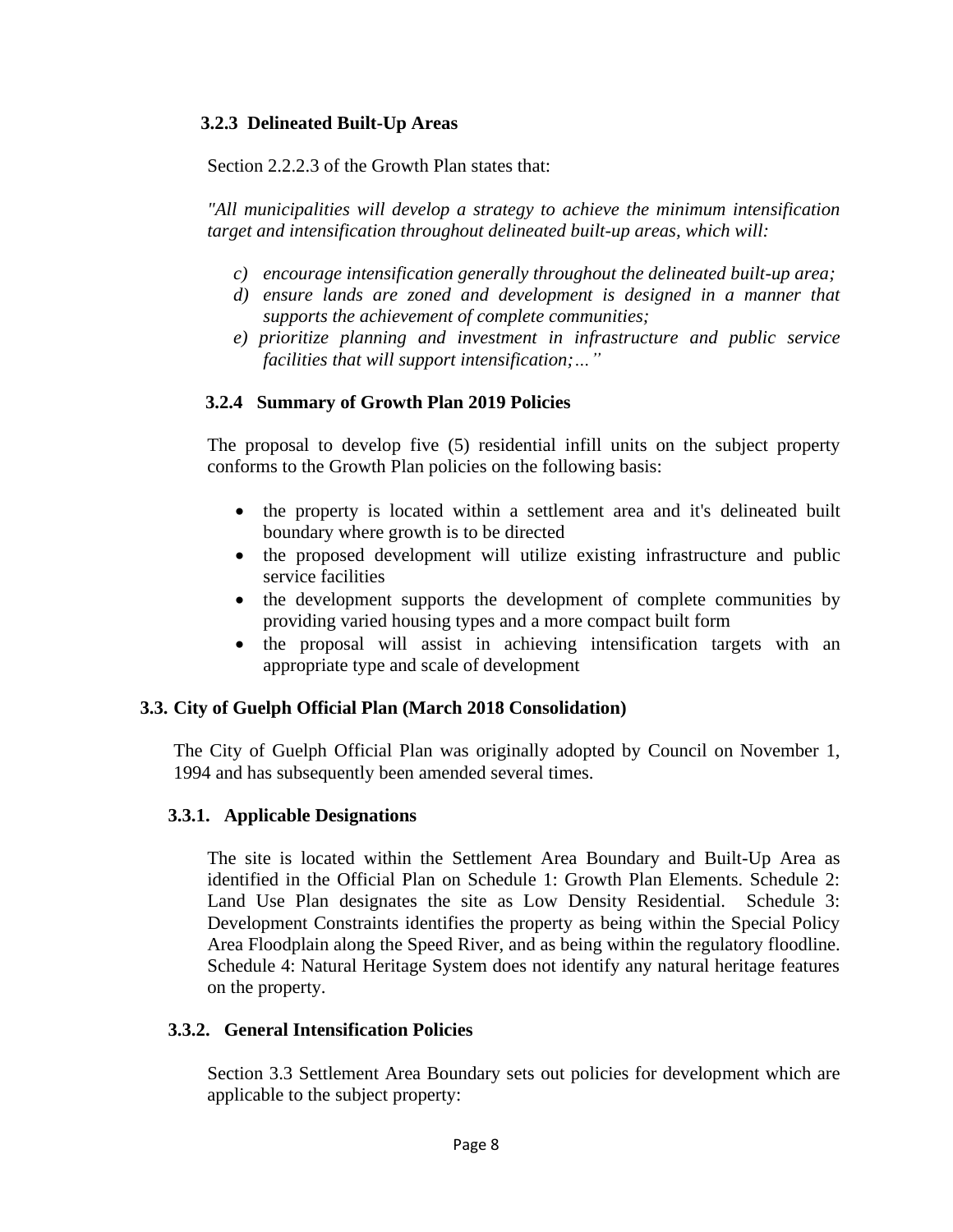- *1. "The City's future development to the year 2031 will be accommodated with the City's settlement area boundary identified on Schedule 1 of this Plan.*
- *2. The City will meet the forecasted growth within the settlement area through:*
	- *i. promoting compact urban form;*
	- *ii. intensifying generally within the built-up area, with higher densities within Downtown, the community mixed-use nodes and within the identified intensification corridors; …"*

Section 3.7 contains policies for the Built-Up Area and General Intensification, including the following:

- *"3. Within the built-up area the following general intensification policies shall apply:*
	- *ii) the City will promote and facilitate intensification throughout the built-up area, and in particular within the urban growth centre (Downtown), the community mixed-use nodes and the intensification corridors as identified on Schedule 1 "Growth Plan Elements".*
	- *iii) vacant or underutilized lots, greyfield, and brownfield sites will be revitalized through the promotion of infill development, redevelopment and expansions or conversion of existing buildings.*
	- *v) a range and mix of housing will be planned, taking into account affordable housing needs and encouraging the creation of accessory apartments throughout the built-up area.*
	- *vi) intensification of areas will be encouraged to generally achieve higher densities than the surrounding areas while achieving an appropriate transition of built form to adjacent areas.*
	- *ix) the City will identify the appropriate type and scale of development within intensification areas and facilitate infill development where appropriate."*

#### **3.3.3. Floodplains**

Section 4.4.1 Floodplains of the OP states that "*development or redevelopment is not permitted within the regulatory flood plain because of inherent dangers, such as loss of life, property damage and social disruption, except in special circumstances where the general prohibition of new development or redevelopment of historic communities is not practical."* The Section further states: *"Special Policy Area provisions may be selectively applied where development, redevelopment and*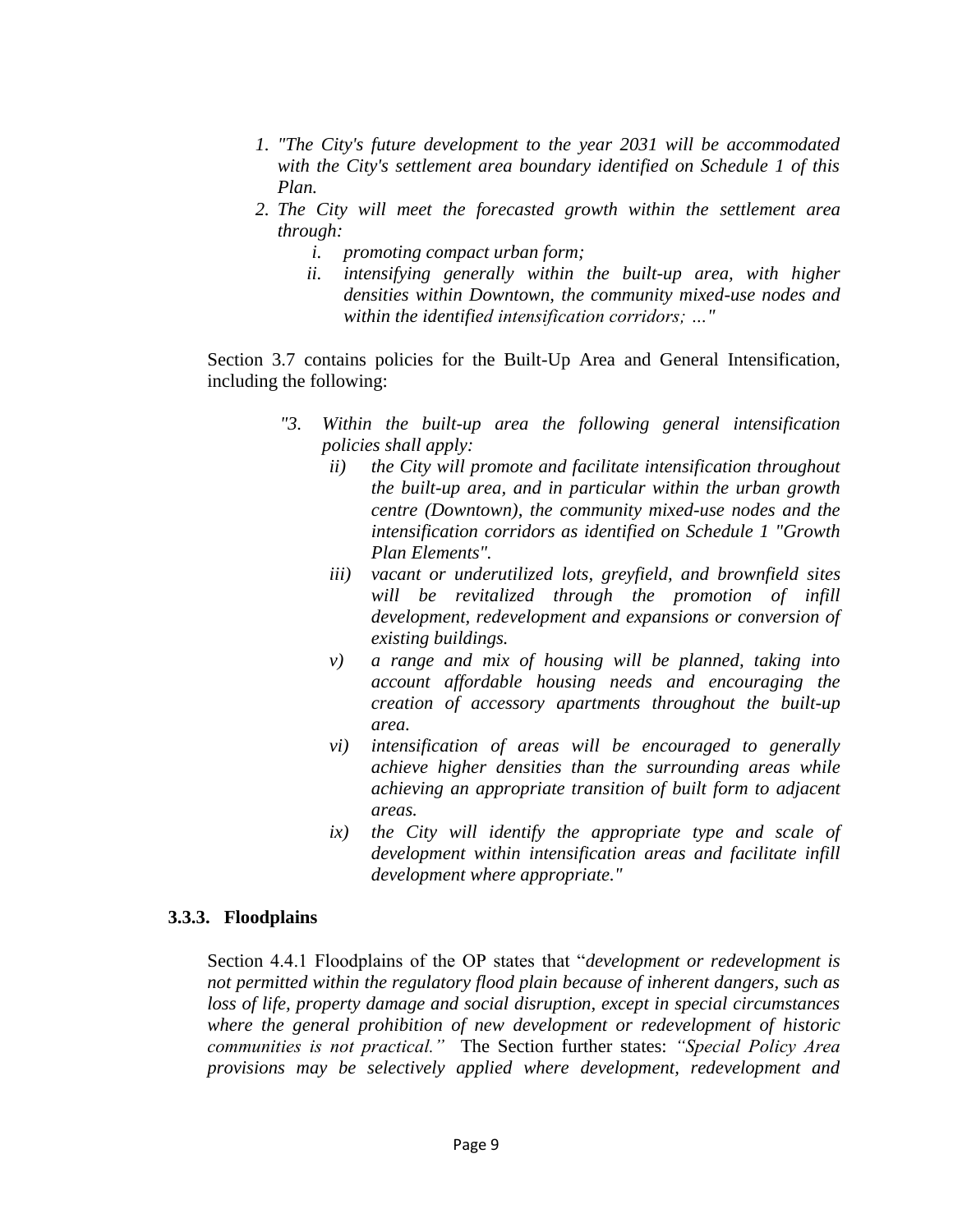*rehabilitation of buildings and structures in these areas is considered vital to the continued economic and social viability of the City."*

Section 4.4.1 c) states: *"c) To recognize existing development within the floodplain, and where flooding hazards will not be aggravated, provide for infill and redevelopment within the approved Two-Zone and Special Policy areas."*

Section 4.4.1.22 further states: *"The permitted uses within the 'S.P.A. Floodplain' are established by the land use designations shown on Schedule 2, subject to the prohibited uses outlined above in the General Floodplain policies. ..."*

With regard to residential unit intensification Section 4.4.1.34.4 states: *"Development/redevelopment of new residential units, excluding forms of residential intensification noted in policy 4.4.1.34.2 may be permitted provided that the new building and related structures are floodproofed to the regulatory flood level; and:*

- *i) the habitable floor space of any new residential unit is constructed to an elevation equal to or greater than the regulatory flood level;*
- *ii) windows, doors and other building openings for any new residential unit will be located above the regulatory flood level;*
- *iii) mechanical, electrical and heating equipment for any new residential unit will be located above the regulatory flood level;*
- *iv) access is available to the site at an elevation no lower than one metre below the safe access level; and*
- *v) unenclosed parking facilities shall be located at or above an elevation of the 100 year flood level and enclosed facilities shall be floodproofed to the regulatory flood level."*

The exclusions provided in Section 4.4.1.34.2 include *"Residential intensification, comprising the building of a new single/semi/duplex on an existing vacant lot, or adding an accessory apartment to an existing single/semi/duplex building or the creation of a new lot by consent for a single/semi/duplex dwelling,…"*

Section 4.4.1.36 then further states: *"Prior to a building permit being issued by the City for construction within the flood fringe of the Two Zone Floodplain or the 'Special Policy Area Floodplain', a permit from the Grand River Conservation Authority, pursuant to regulations made under the Conservation Authorities Act will be required."*

In summary, redevelopment of the subject property requires that new building is floodproofed to the regulatory flood level, and that a permit is obtained from the Grand River Conservation Authority prior to the building permit being issued.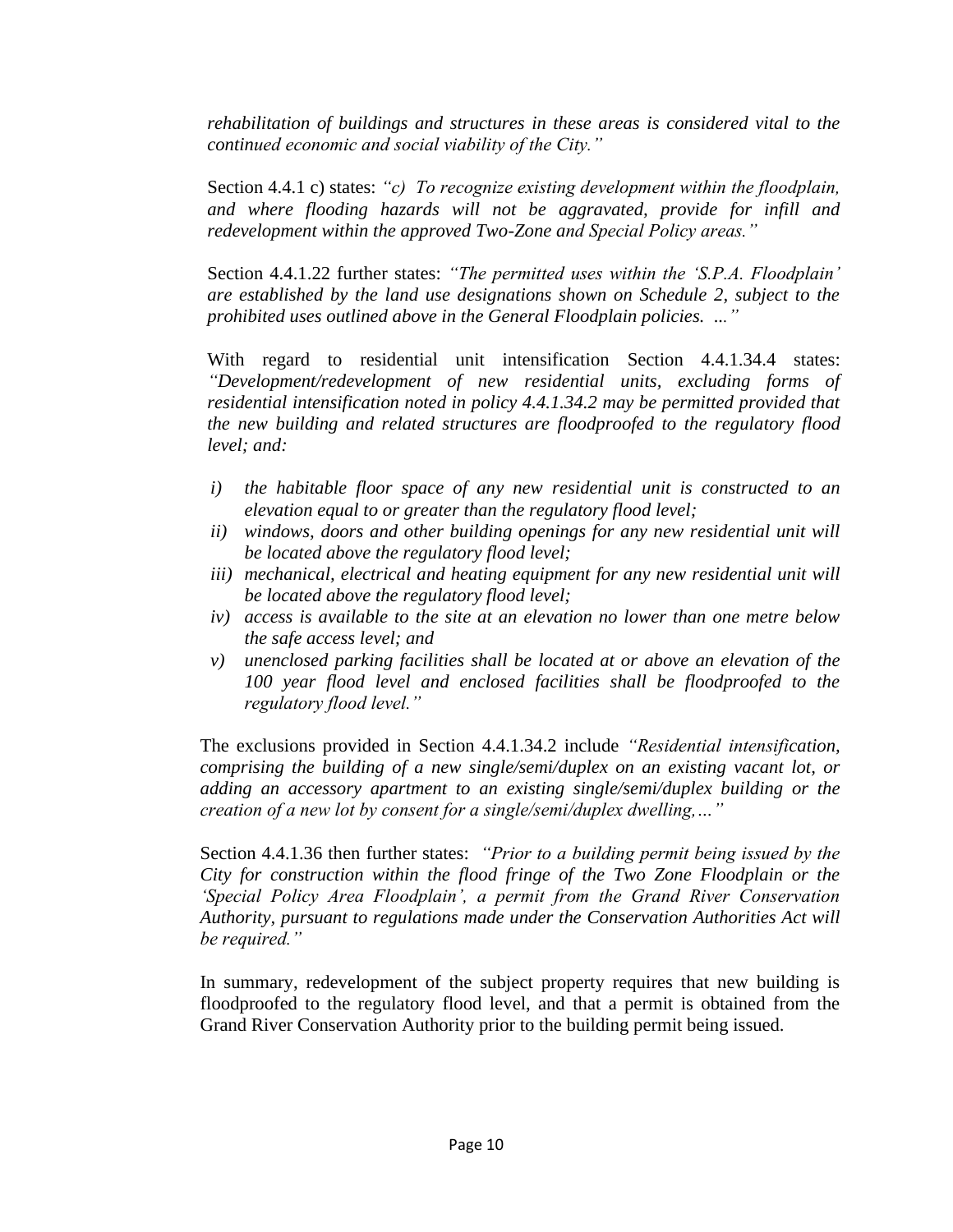#### **3.3.4. Residential Development Policies**

The Residential development policies of the Official Plan are set out in Section 9.3 of the Official Plan. The relevant objectives for the Residential designation include:

- *"b) To facilitate the development of a full range of housing types, affordability, densities and tenure to meet a diversity of lifestyles and the social needs, health and well-being of current and future residents, throughout the city.*
- *e) To ensure compatibility between various housing forms and between residential and non-residential uses.*
- *f) To maintain the general character of built form in existing established residential neighbourhoods while accommodating compatible residential infill and intensification.*
- *g) To direct new residential development to areas where municipal services and infrastructure are available or can be provided in an efficient and cost effective manner.*
- *i) To ensure new development is compatible with the surrounding land uses and the general character of neighbourhoods."*

Section 9.3.1 sets out the policies for multi-unit residential building and intensification proposals. The following are the relevant criteria:

*"9.3.1.1 Development Criteria for Multi-Unit Residential Buildings and Intensification Proposals*

*The following criteria will be used to assess development proposals for multiunit residential development within all residential designations and for intensification proposals within existing residential neighbourhoods. These criteria are to be applied in conjunction with the applicable Urban Design policies of this Plan.*

- *1. Building form, scale, height, setbacks, massing, appearance and siting are compatible in design, character and orientation with buildings in the immediate vicinity.*
- *3. The residential development can be adequately served by local convenience and neighbourhood shopping facilities, schools, trails, parks, recreation facilities and public transit.*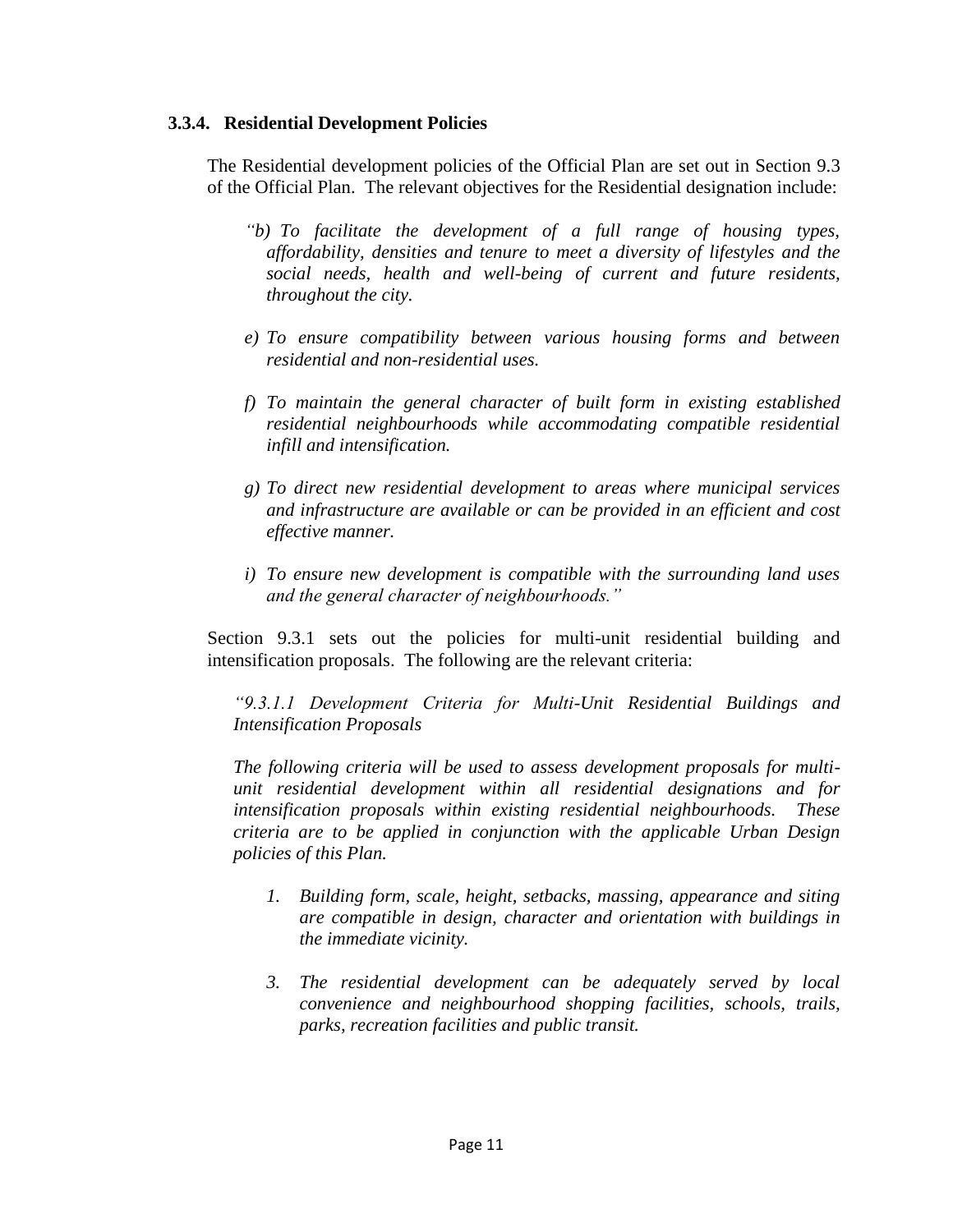- *4. Vehicular traffic generated from the proposed development will not have an unacceptable impact on the planned function of the adjacent roads and intersections.*
- *5. Vehicular access, parking and circulation can be adequately provided and impacts mitigated.*
- *6. That adequate municipal infrastructure, services and amenity areas for residents can be provided.*
- *7. Surface parking and driveways shall be minimized.*
- *9. Impacts on adjacent properties are minimized in relation to grading, drainage, location of service areas and microclimatic conditions, such as wind and shadowing."*

The foregoing criteria are addressed by the development proposal in the following manner:

- i. The height and appearance of the proposed townhouse units are compatible with adjacent uses which include primarily single detached residential homes and low rise apartment buildings.
- ii. The area between Bristol Street and Emslie Street contain a mix of units fronting on either street. The subject property will address Emslie Street for access but provide an enhanced rear building elevation facing Bristol Street.
- iii. The subject property has access to local convenience uses, park facilities and public transit.
- iv. A traffic geometrics plan is required as part of the application to address access and parking on Emslie Street.
- v. A Functional Servicing Report (FSR) and Stormwater Management (SWM) Report are required to demonstrate the adequacy of existing municipal services and grading and drainage related to adjacent properties.
- vi. Parking and vehicular access will be located close to Emslie Street to minimize their lot coverage. This is demonstrated on the site plan.

Section 9.3.2 of the Plan sets out the policies for Low Density Residential and Section 9.3.2.1states that the permitted uses include *"multiple unit residential buildings, such as townhouses and apartments".*

The height and density policies for low density residential development are set out in Section 9.3.2.2 and 9.3.2.3 and provide for a maximum height of 3 storeys and a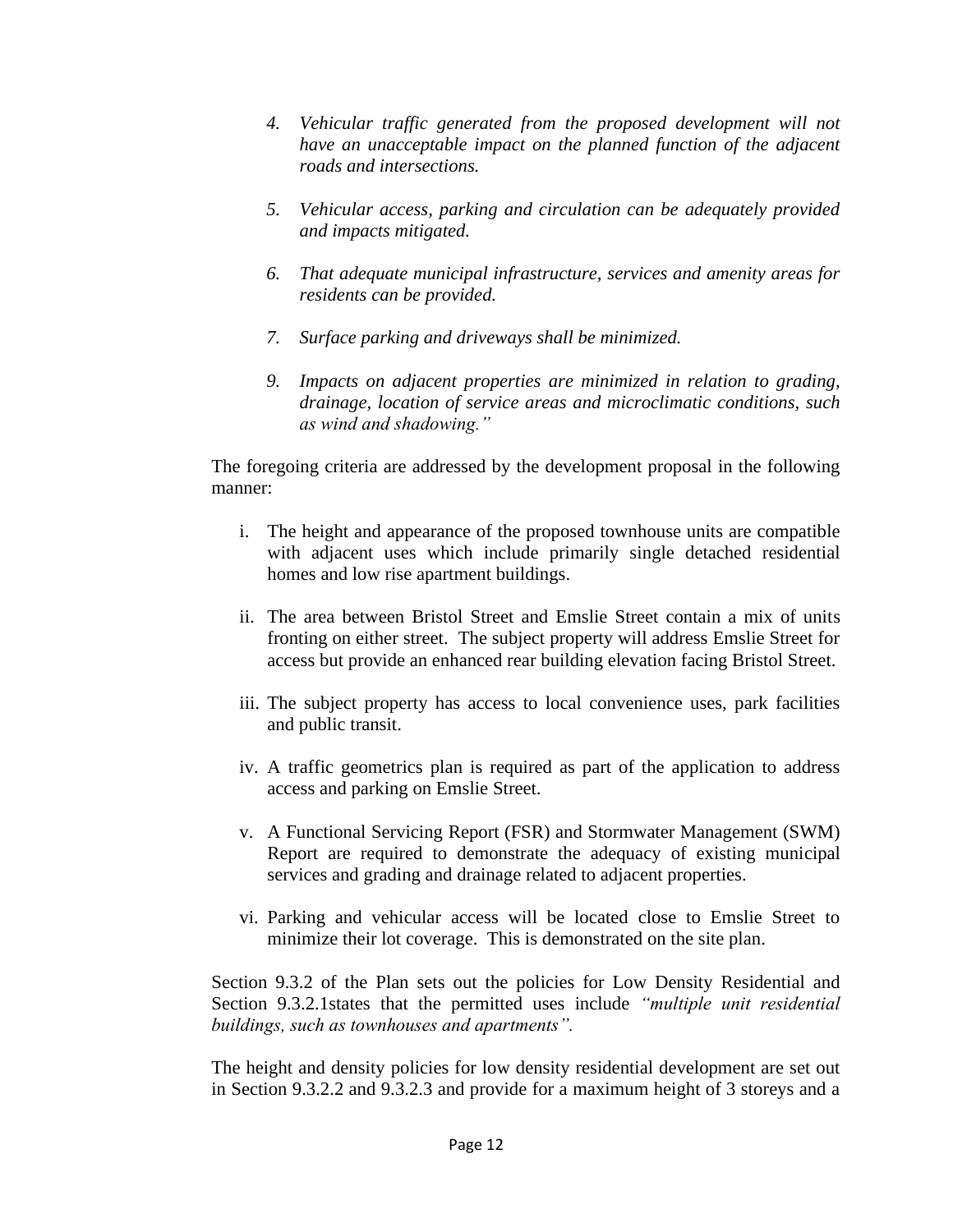maximum net density of 35 units per hectare and not less than a minimum density of 15 units per hectare. The proposed density on the site is 31.6 units per hectare (5 units on a 0.159 ha. site).

## **3.3.5. Affordable Housing Policies**

The City's Official Plan recognizes the importance of housing, including affordable housing. Objectives of the Official Plan which support that are set out in Section 7.2:

# *"Objectives*

- *a) To encourage and support the development of affordable housing throughout the city by planning for a range of housing types, forms, tenures and densities.*
- *h) To ensure that an adequate supply, geographic distribution and range of housing types including affordable housing and supporting amenities, are provided to satisfy the needs of the community and to support an affordable lifestyle."*

Section 7.2.2.9 of the Plan sets out a policy for location of affordable housing:

*"9. Affordable housing will be provided throughout all areas of the city to ensure an adequate supply, range and geographic distribution of all housing types."*

The subject proposal will provide an affordable ownership option that allows new homebuyers to enter the market with a quality product in close proximity to the downtown.

# **3.3.6. Urban Design Policies**

The objectives of the Official Plan's Urban Design polies set out in Section 8 of the Plan include:

- *"b) To build compact neighbourhoods that use land, energy, water and infrastructure efficiently and encourage walking.*
- *f) To ensure that the design of the built environment promotes excellence in urban design by respecting the character of the existing distinctive areas and neighbourhoods of the city.*
- *i) To allow for a range of architectural styles and promote expressions that bring interest and diversity in urban form and architectural design while responding appropriately to the local context and achieving compatibility."*

Section 8.1.2 states:

*"2. New development shall be integrated with the existing topography where possible to maintain the physical character of the area and minimize the amount of grading and filling required."*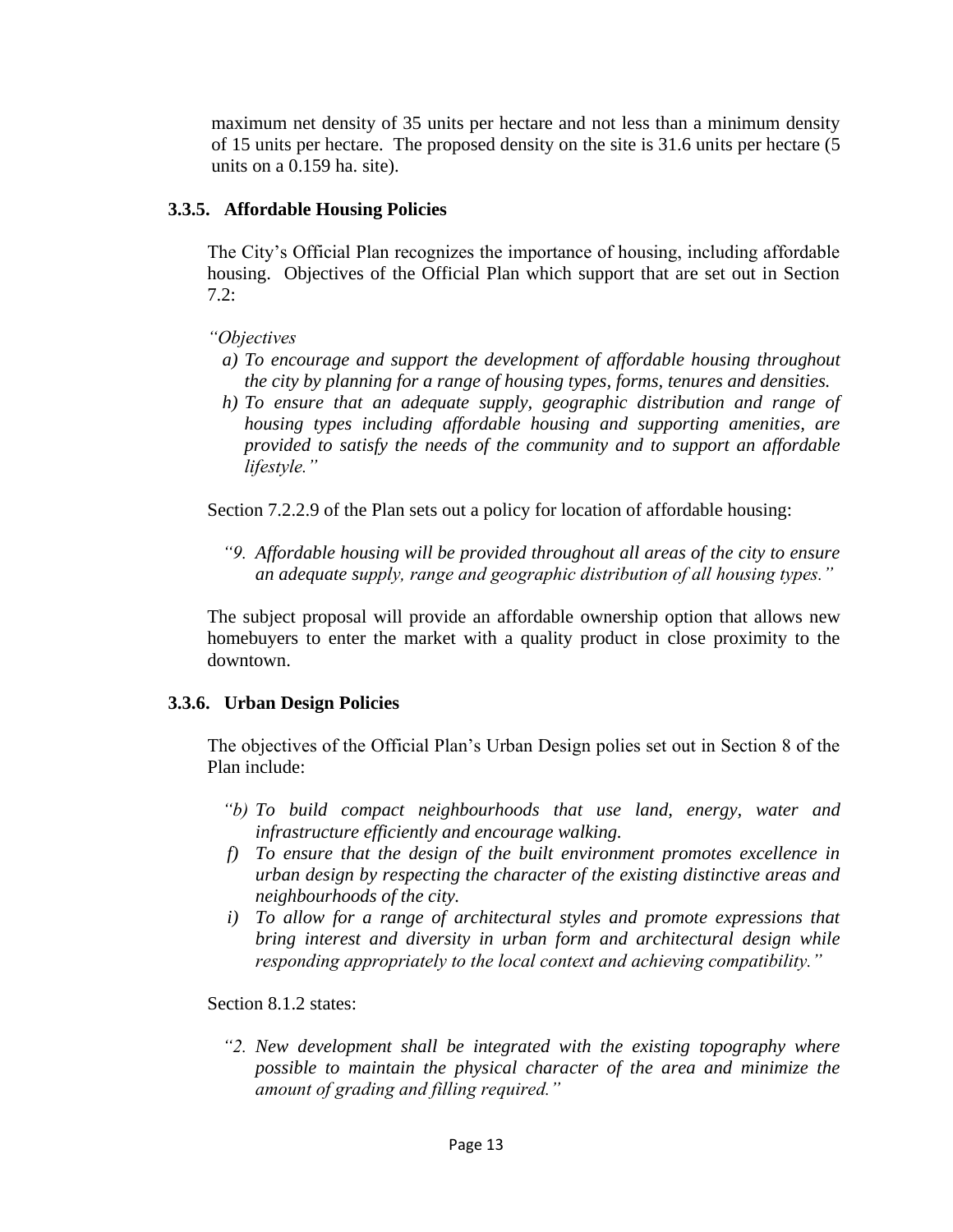Section 8.5 sets out the policies for the built form for low rise residential projects:

- *"1. To create visual interest and diversity in the built environment, a wide variety of architectural designs are encouraged. However, new buildings proposed within older, established areas of the city are encouraged to be designed to complement the visual character and architectural/building material elements found in these areas.*
- *2. Dwellings should be sited with a consistent setback to provide human scale streets. Designs should incorporate features such as prominent entrances and front porches to encourage social interaction and allow for views along the street.*
- *3. To ensure garages do not dominate the streetscape in new development and to promote "eyes on the street" the Zoning By-law shall limit their width such that garages do not generally exceed half the width of the house. Furthermore, the Zoning By-law shall limit garage door projection so that most garage doors are recessed and do not project ahead of the front wall of the house."*

The architectural design and siting of the proposed townhouse units are intended to respect the existing residential character of the neighbourhood and the topography of the subject property.

## **3.3.7. Summary of Relevant Official Plan Policies**

The proposed redevelopment of the subject property conforms to the City of Guelph Official Plan on the following basis:

- the subject property is within the Settlement Area boundary and Built-Up Area where growth in the City is to be directed
- the Official Plan generally supports intensification at higher densities on under-utilized lots for a range of housing types
- the proposed development meets the Official Plan policies for the flood plain within the Special Policy Area
- the proposed development is consistent with the Official Plan criteria for multi-unit residential buildings and intensification proposals
- the proposed development is consistent with the height and density provisions permitted for low density residential uses
- the architectural design of the proposed development and its siting on the property is compatible with existing character of the neighbourhood based on the urban design policies of the Official Plan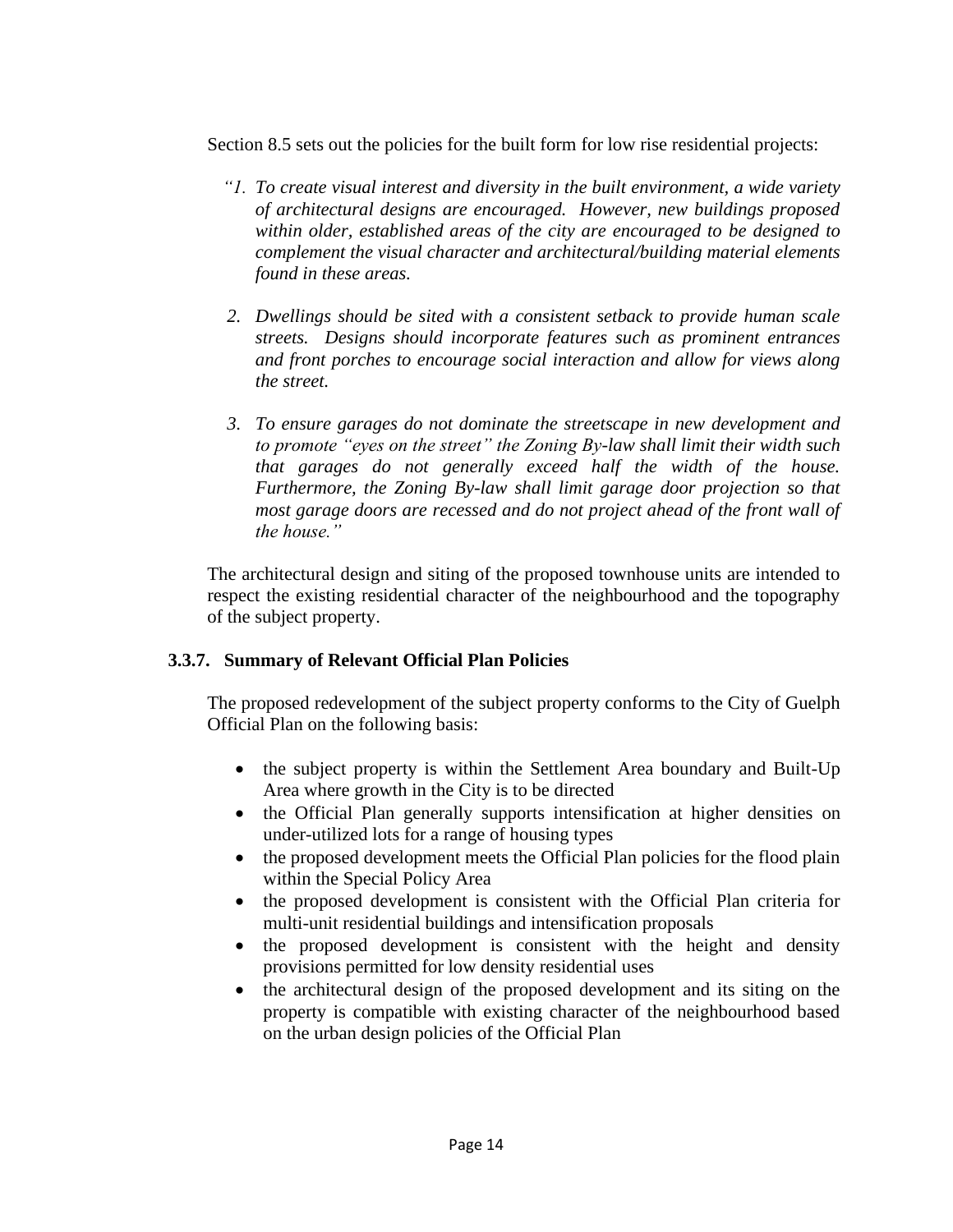# **3.4. Zoning Bylaw**

# **3.4.1. Background**

The City of Guelph's comprehensive zoning bylaw is Zoning Bylaw (1995)-14864 adopted by City Council on June 19, 1995. The subject lands are zoned R.1B. An application for a zoning amendment to R.3B On-Street Townhouse Zone is required.

# **3.4.2. Zoning Compliance**

The following table sets out proposal's compliance with the regulations of the R.3B zone:

| <b>Zoning: Residential Townhouse R.3B</b> |                   |                     |            |                     |            |                     |  |  |  |
|-------------------------------------------|-------------------|---------------------|------------|---------------------|------------|---------------------|--|--|--|
|                                           | <b>Required</b>   | Unit 1              | Unit 2     | Unit 3              | Unit 4     | Unit 5              |  |  |  |
| Minimum Lot Frontage                      | 6m                | 8.60 <sub>m</sub>   | 6.96m      | 6.96m               | 6.96m      | 8.49m               |  |  |  |
| Min. Lot Area Per Dwelling Unit           | 180m <sup>2</sup> | 342.8m <sup>2</sup> | $285.6m^2$ | 291.6m <sup>2</sup> | $296.9m^2$ | 372.7m <sup>2</sup> |  |  |  |
| Minimum Front Yard                        | 6m                | 6.05m               | 6.05m      | 6.05m               | 6.05m      | 6.05m               |  |  |  |
| Minimum Side Yard                         | 1.5 <sub>m</sub>  | 1.57m               | N/A        | N/A                 | N/A        | 1.55m               |  |  |  |
| Minimum Rear Yard                         | 7.5 <sub>m</sub>  | 14.66m              | 15.47m     | 16.28m              | 17.09m     | 17.90m              |  |  |  |
| <b>Maximum Lot Coverage</b>               | 50%               | 38.6%               | 46.3%      | 45.4%               | 44.5%      | 35.5%               |  |  |  |
| Min. Landscaped Open Space                | 35%               | 55.3%               | 46.3%      | 47.4%               | 48.4%      | 58.7%               |  |  |  |
| Max. Number of Dwelling Units             |                   |                     |            |                     |            |                     |  |  |  |
| in a Row                                  | 8                 |                     |            |                     |            |                     |  |  |  |

No specialized regulations are expected to be required for the proposed R.3B zoning on the property. A draft zoning bylaw amendment is attached as Appendix A to this report.

# **4.0 Development Proposal**

# **4.1. The Proposal**

The applicant intends to construct a five (5) unit infill townhouse development that takes into consideration the neighbourhood's character and architecture, while still offering modern amenities. The proposal provides efficient use of land and supports the goals of intensification and compact urban form. The site has close proximity to the downtown area and nearby transit, and provides the ability to walk to local amenities. The development will achieve three (3) fundamental goals; affordable downtown living, efficient use of space and resources, and support the ongoing revival of a prominent downtown neighbourhood.

Figure 2 is a site plan for the proposed development of the site.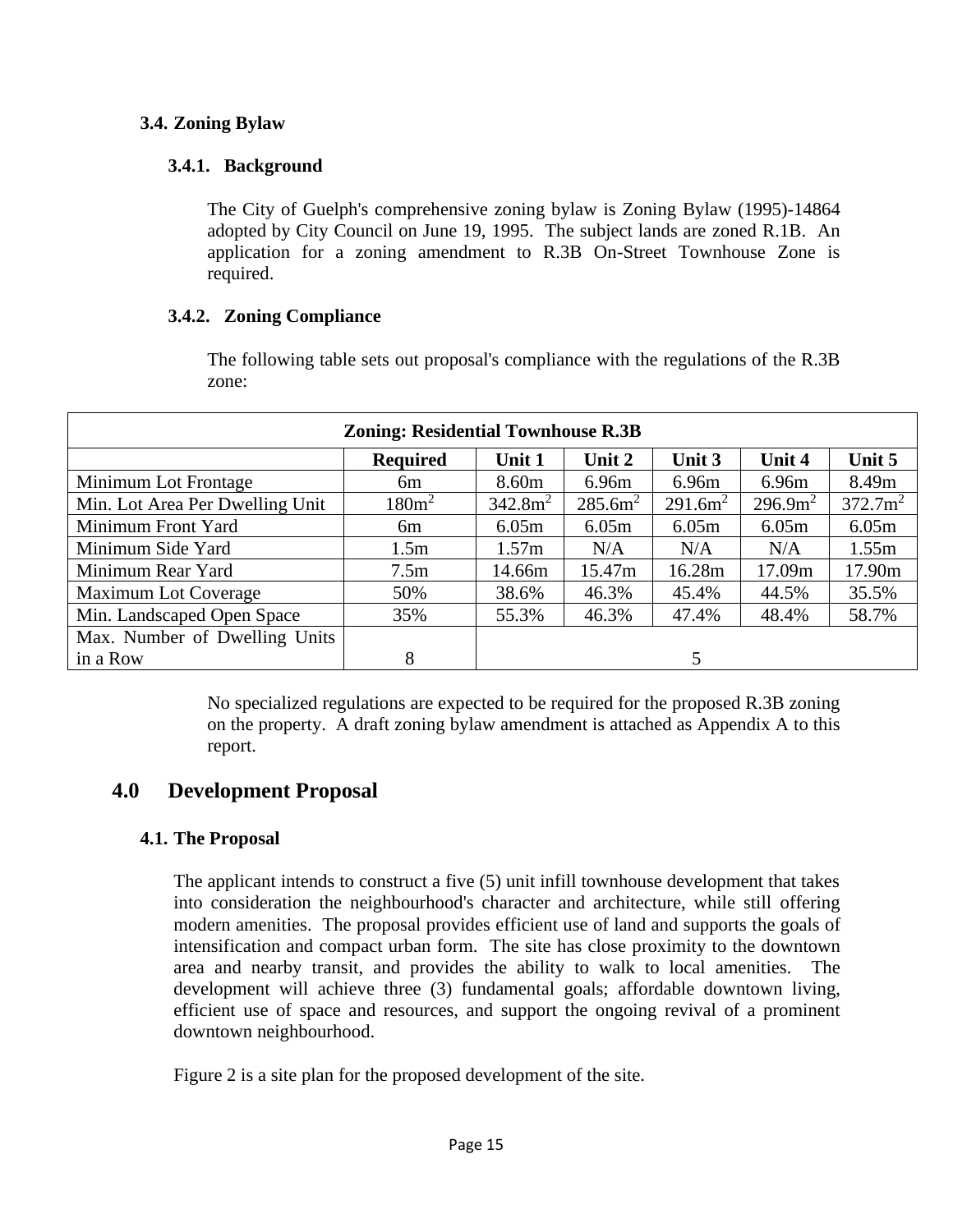

# **Figure 2: Site Plan**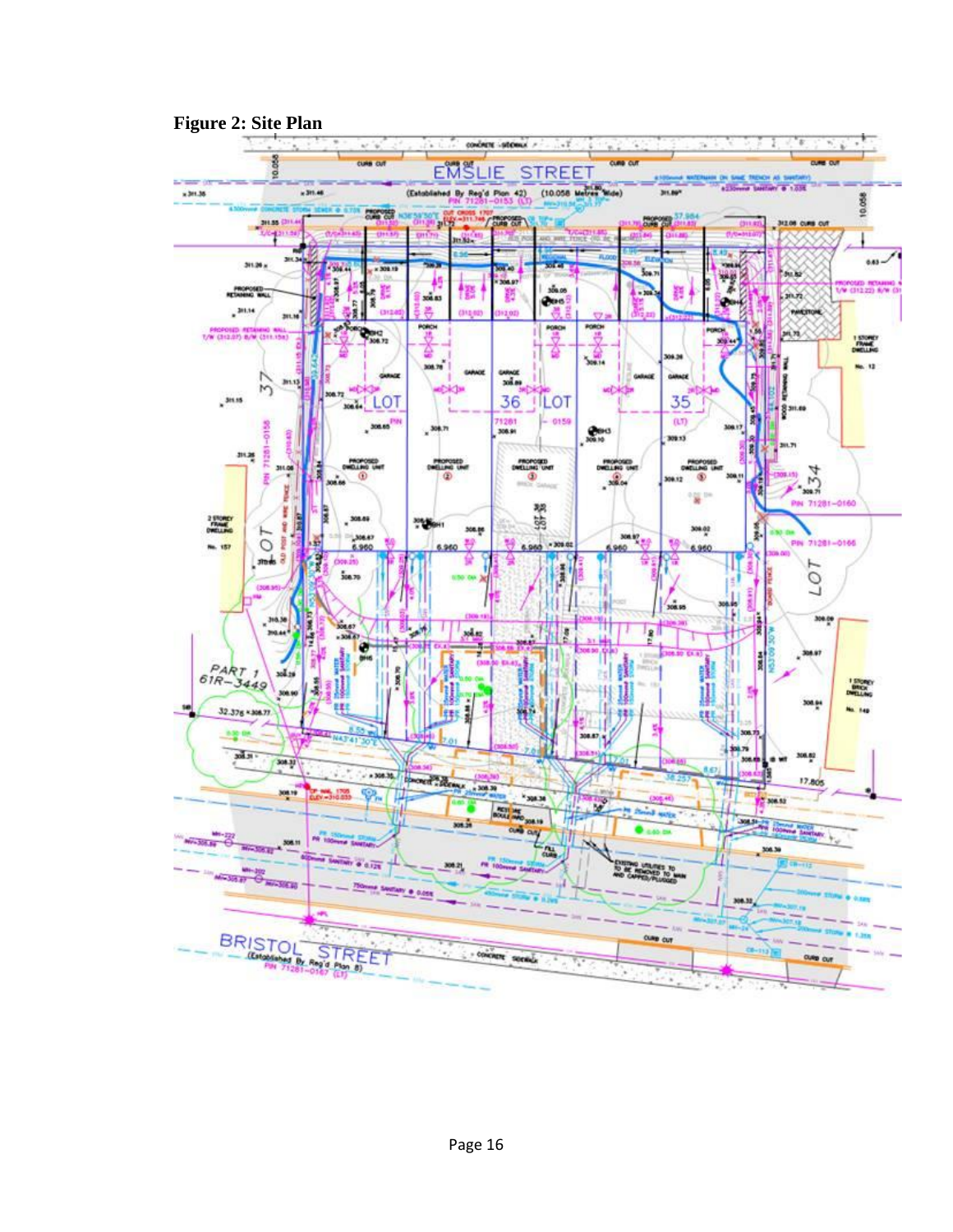#### **4.2. Conformity to Built Form Standards**

The City of Guelph has set Built Form Standards for Mid-Rise Buildings and Townhouses adopted in April, 2018.

Section 4.2 refers to infill sites:

*"Infill sites are located in established areas of the City. Infill can include the redevelopment of vacant or underdeveloped sites through more intensive development forms. Considerations for redevelopment on infill sites include:*

- *Appropriate site organization, including setbacks between buildings on adjacent properties, and consequent overlook, privacy and shadow impacts; and*
- *Existing trees, vegetation and grades."*

The design principles (Section 8.0) for townhouses indicates:

• *"Contribute to creating visual interest and diversity in the built environment. However, new buildings within older, established areas of the City are encouraged to be designed to complement the visual character and architectural design elements found in these areas;"*

Whereas the design standards apply to townhouses other than on-street units, such as cluster and stacked townhouses, the following standards are applicable:

- *"8.1 1. New on-street townhouse developments with attached garages should have a minimum front yard setback of 6 metres (to ensure adequate driveway depth for one visitor car parking space). Developments with rear yard garages should have a minimum front yard setback of 5 metres.*
	- *5. On-street and off-street townhouses should have a minimum side yard setback of 1.5 metres to provide residents with access between the front and rear yard.*
	- *7. On-street and off-street townhouses should have a minimum rear yard setback of 7.5 metres to ensure adequate rear yard space.*
	- *8. Townhouse blocks adjacent to the street should not exceed 8 units to encourage permeability throughout the community. Back-to-back and stacked townhouse blocks should not exceed 48 metres in length.*
- *8.2 1. On-street townhouse units with an integrated front garage should be a minimum of 6 metres wide to ensure that 50% of the front façade contains windows and doors are facing the street.*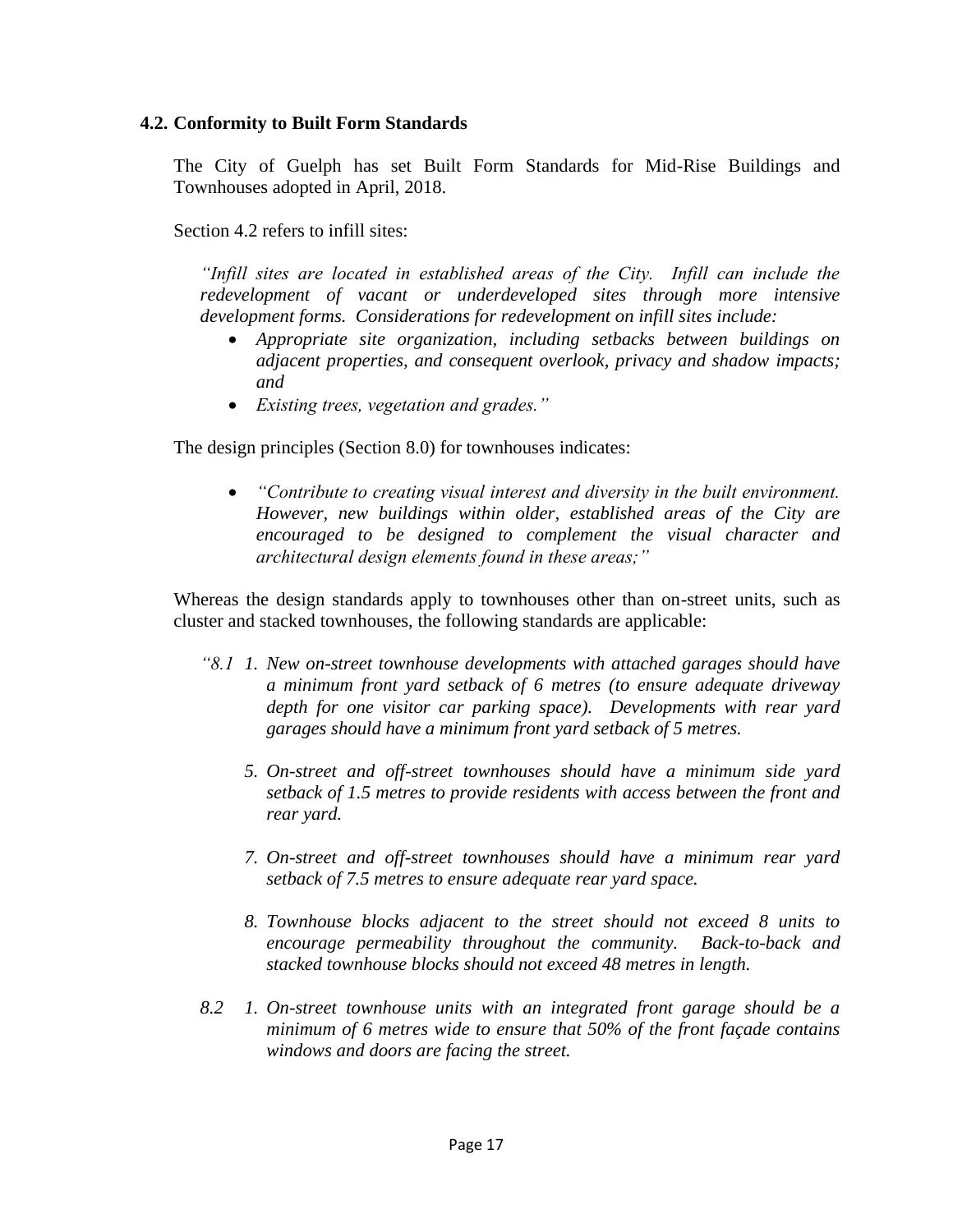- *5. Main building entrances should face the street. On corner units, the main building entrances should face the higher order street. Corner units should also address both streets with a side elevation that includes windows and details consist with the front elevation.*
- *6. Main dwelling unit doors should be on the same level or storey (a maximum of 1.2 metres) as the garage level to avoid long runs of stairs.*
- *7. Garages should not project further than the main building.*
- *8.3 Articulation, Façade Design and Materials*
	- *1. A range of high-quality materials for façade design are encouraged to promote visual diversity in texture and colour, reflecting varied built form materials used within Guelph, including brick and stone. The use of large areas of vinyl and EIFs are strongly discouraged.*
	- *5. Primary building elevations (those that contain the principal building entrance) should feature a high level of façade articulation.*
	- *6. Secondary building elevations (those that do not feature the principal building entrance) should complement the primary building façade through a similar level of design."*

The proposed development conforms to the physical built form standards and further achieves consistency with these standards through the following measures:

- use of traditional local material on the building façade such as red brick and limestone
- grading the site to achieve proper drainage while generally retaining the existing topography
- preservation of the existing vegetation where possible
- building elevations which utilize a "low level" porch roof that enhances visual appeal while minimizing the impact of front facing garages
- designing the townhouse units to also have an enhanced rear elevation which directly faces Bristol Street

# **5.0 Supporting Documentation**

Based on the pre-consultation with the City, the applicant was requested to undertake various technical reports to support the application. These reports are summarized in this section of the report. For complete information, reference should be made to the original reports.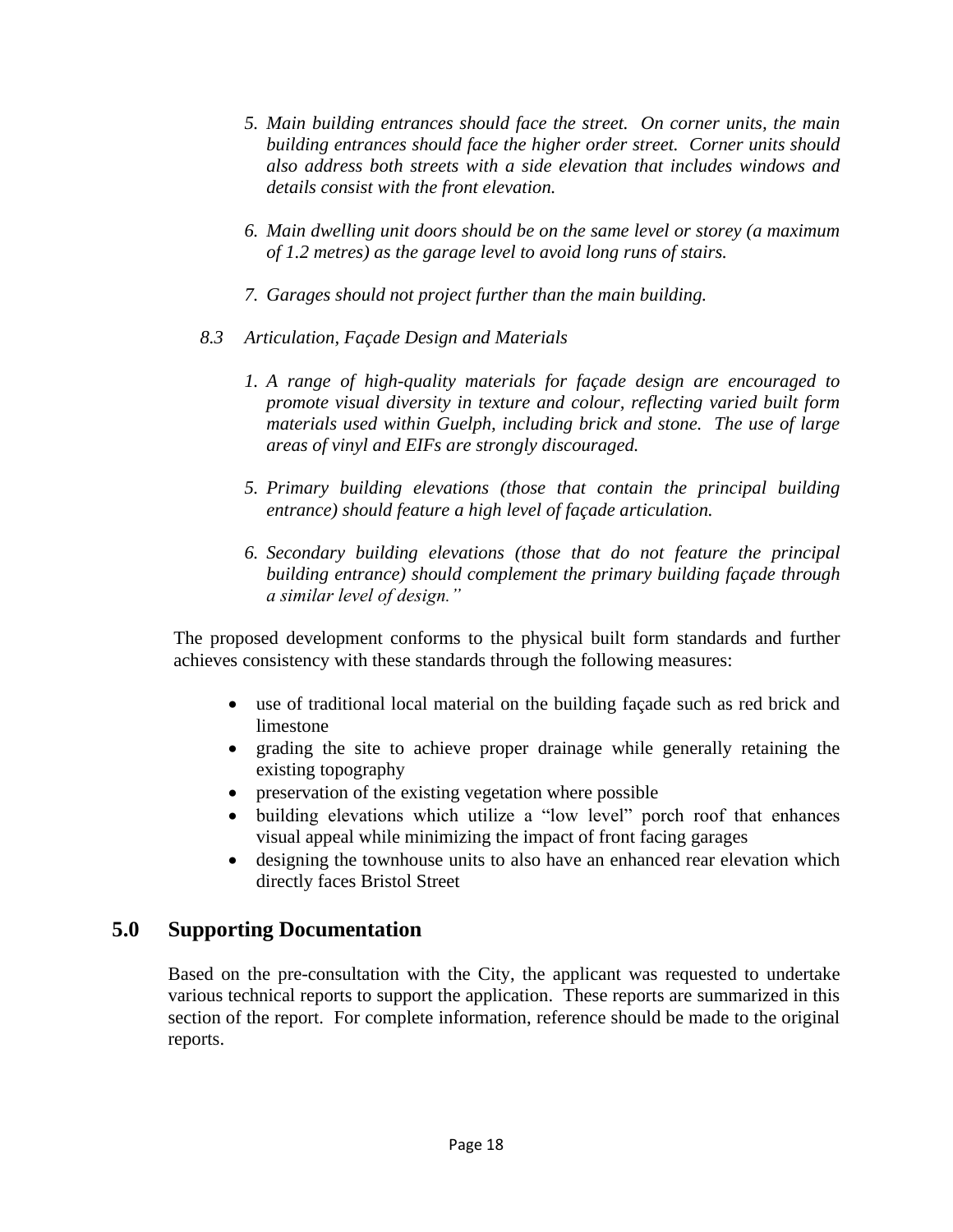## **5.1. Functional Servicing Report, Van Harten Surveying Inc., June, 2021**

The Functional Servicing Report (FSR) provides site servicing details and storm water runoff characteristics of the property, and addresses proposed:

- i) Stormwater management
- ii) Water servicing
- iii) Sanitary servicing
- iv) Storm servicing
- v) Sediment and erosion control

#### **5.2. Geotechnical Investigation, CMT Engineering Inc., February, 2021**

The geotechnical report provides recommendations for the following considerations as the site is developed:

- i) Serviceability and ultimate limit pressure
- ii) Seismic site classification
- iii) Subsurface strata design parameters
- iv) Site preparation
	- topsoil stripping and vegetation removal
	- sub-excavation of unsuitable bearing soil
	- removal/relocation of existing services
	- building demolition
	- site grading
	- foundation subgrade preparation
	- slab-on-grade/modulus of subgrade reaction
	- excavations
	- construction dewatering considerations
	- service pipe bedding
	- perimeter building drainage, foundation wall backfill and trench backfill
	- pavement design/drainage
	- excess soil management
	- infiltration
	- radon
- v) Site inspection

#### **5.3. Stage 3 Archaeological Assessment, Detritus Consulting Ltd., January, 2021**

The conclusions and recommendations of the archaeological assessment state:

*"Detritus was retained by the Proponent to conduct a Stage 3 assessment at archaeological site AjHb-93, in advance of a proposed residential development at 151 Bristol Street in Guelph. This investigation was conducted on November 6 and November 10, 2020, and resulted in the documentation of 2,430 Euro-Canadian artifacts from the hand excavation of eight Stage 3 test units covering an area of 30m by 15m.*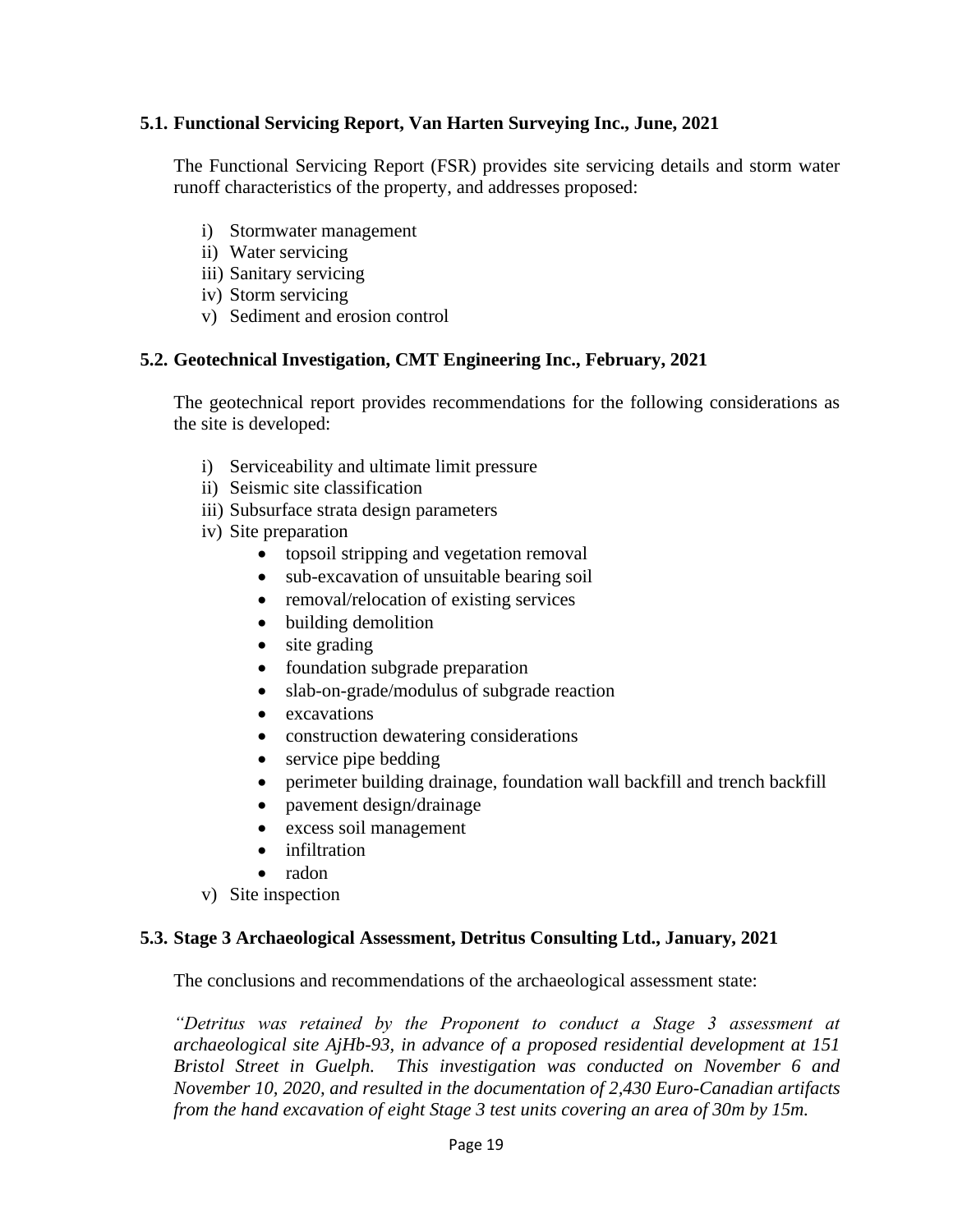*The ceramic assemblage was dominated by sherds of RWE, most of which were plain. The decorated examples featured designs and colours typical of the middle to late 19th century. Also well represented in the ceramic assemblage are ware types that were common in the late 19th to early 20th century, including sherds of ironstone, porcelain, semi-porcelain, and an unknown glossy ware type that is reminiscent of recent material; a single sherd of yellowware dates from 1840 onwards. A late 19th to 20th century occupation is supported also by the predominance of clear, machine manufactured bottle glass, wire drawn nails, and thick window glass. Furthermore, over 10% of the Stage 3 assemblage comprises exclusively recent material, or miscellaneous metal tool fragments and hardware that were commonly used during the 20th century. This documented range of occupation at the site corresponds with the period immediately following the closure of Emslie and Morrison Quarry in the late 19th century.*

*Evidence for the previous quarry was documented in the three soil layers that were observed above the subsoil within the Stage 3 test units at AjHb-93. More specifically, Layer 3 has been identified as an accumulation of debris and refuse that was deposited into the open quarry pit as a series of tip fills following its closure in the late 19th century. This layer extended to depth of at least 1.35mm below the surface, and presumably continued to the bottom of the quarry cut. Layer 2 represents the crushed stone and gravel that was added as a levelling fill above this debris sometime after 1830, prior to resodding. Layer 1 is the post-1830 topsoil that was imported from an unknown offsite location. This layer contained the remains of a possible middle to late 19th century Euro-Canadian site intermingled with 20th century remains.*

*Given period of occupation represented in the Stage 3 assemblage, in addition to any absence of observed culturally significant layers, AjHb-93 does not fulfill any of the criteria for further Stage 4 archaeological investigation as they are outlined in Section 3-1, Standard 1 and Section 3.4.2 of the Standards and Guidelines (Government of Ontario 2011). AjHb-93 retains no further CHVI; a Stage 4 mitigation of developmental impacts is not recommended."*

#### **5.4. Environmental Site Assessment**

#### **5.4.1. Phase One Environmental Site Assessment, Bluewater Geoscience Consultants Inc., January, 2021**

The findings of the Phase One ESA were stated as:

*"The subject site is located on the north side of Bristol Street, west of Yorkshire Street South, in Guelph, Ontario. The Site is an irregular-shaped parcel of land, approximately 0.15 ha in total size and contains one residential dwelling and a detached garage. The current residential building was originally constructed circa the 1950's. A wood frame house was present in the early 1900's, which was later demolished for the later construction of the current residence. Prior to 1870 the Site was used as a stone quarry by a local stone mason. The quarry was*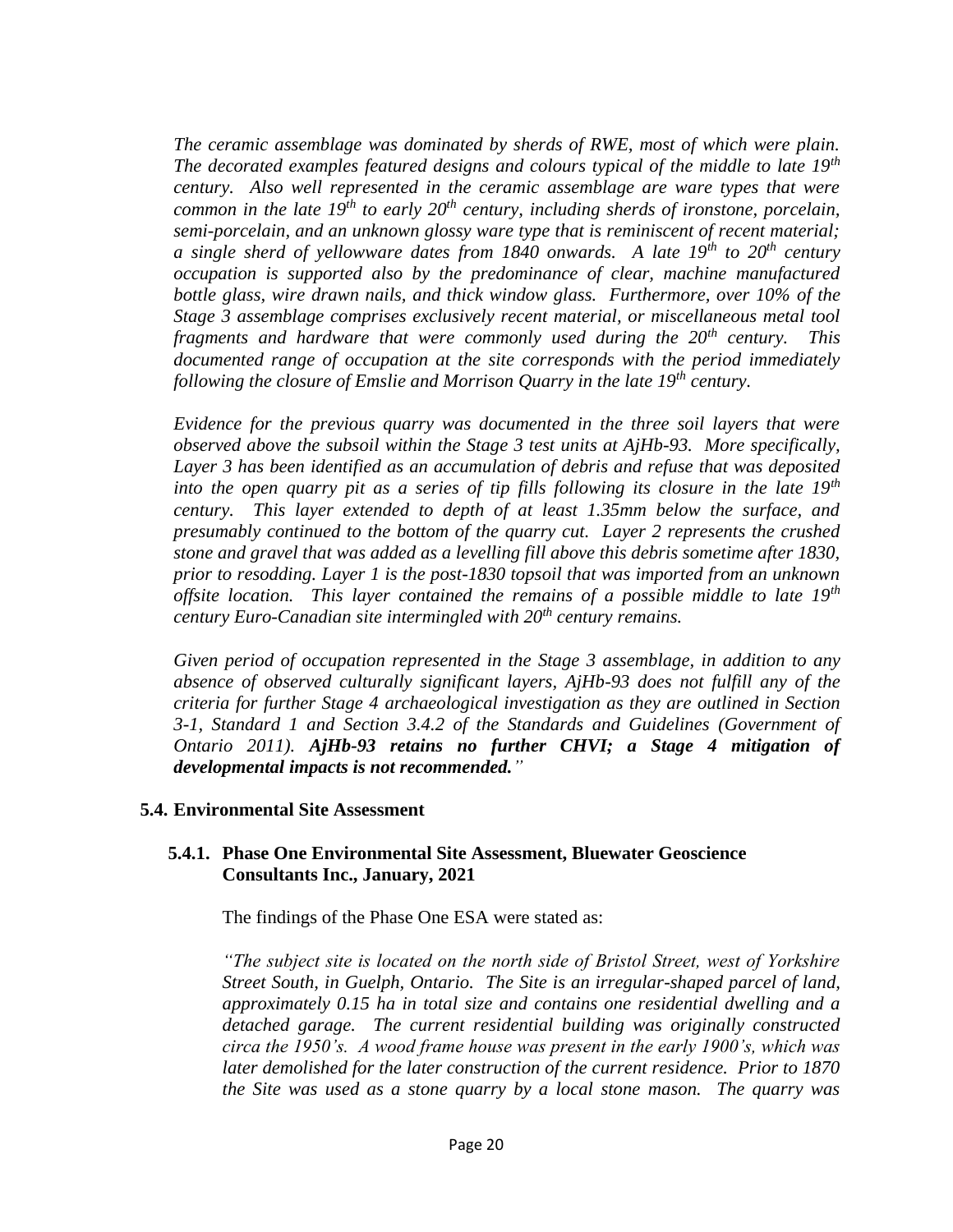*reportedly filled in with limestone and mixed fill, and may also have been used as a neighbourhood dump site. The adjacent properties comprise a mix of single family and multi-unit residential developments assumed to be originally constructed in approximately the early to mid 20th century. Historically, prior to the stone quarry use, the Site and surrounding properties were assumed to be in agricultural/pastoral land use.*

*Based on the findings of this assessment, Potentially Contaminating Activities were identified at the Site, including:*

- *1. The reported placement of fill materials of unknown quality, and the potential use of the Site as a neighbourhood dumping area were identified as Potentially Contaminating Activities (PCA) that have resulted in the identification of an Area of Potential Environmental Concern (APEC) across the Site.*
- *2. Based on the date of construction (inferred to be circa 1950's), there is a potential that 'Designated Substances' such as asbestos and/or lead paint in building materials, PCB's in lighting or electrical equipment, and mercury in thermostats could possibly be present. Due to pandemic restrictions, the interiors of the structures were not accessible for inspection, and no comments can be provided on the condition of building materials in Site buildings. These items are typical to buildings of this age, and provided they are intact, undamaged, and in operation condition, they generally would not be considered to be a health and safety concern for the occupants, nor would they present a risk of significant environmental liability for the current use of the property. If asbestos, lead paint or other designated substances were actually present, they would be of concern if they are in poor or damaged condition; or if significant renovation, construction or demolition were to occur that could expose or damage such materials. If necessary, these potential concerns could be addressed at such time as this type of work may take place. Demolition of the structures may require a Designated Substances Survey (DDS) prior to demolition.*
- *3. If future Site development were to generate excess construction soil requiring movement, re-use or off-Site disposal; sampling and chemical analyses of the excess construction fill may be required to determine the acceptability of such materials for off-site disposal at proposed receiving site. New regulations regarding the characterization, tracking, use and disposal of excess soil have recently been enacted by the provincial government.*

*Based on the findings of this Phase One ESA potential environmental concerns were identified at the Site, as noted above; and additional environmental*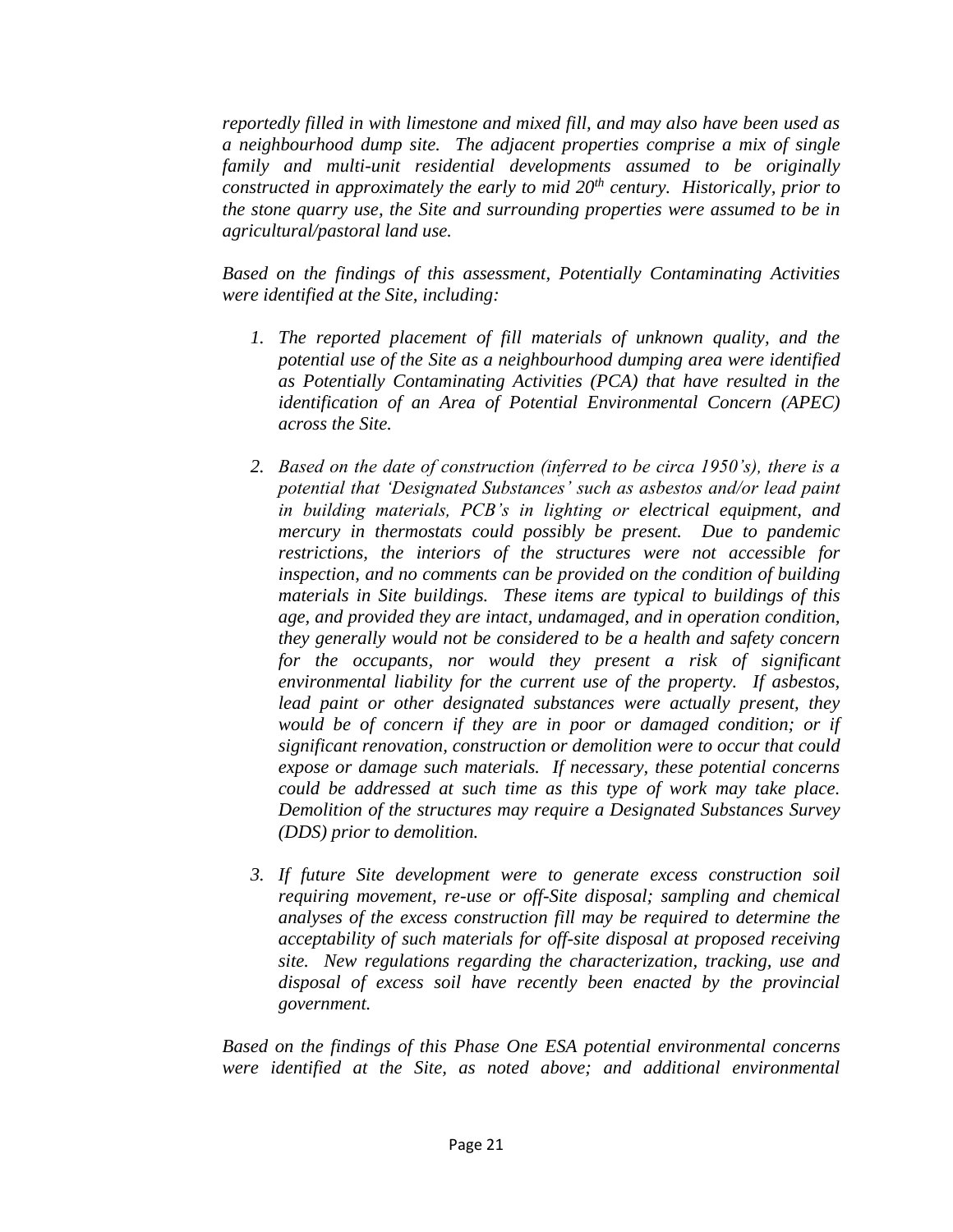*investigation (i.e., completion of a Phase Two ESA) is recommended to confirm or refute the potential for adverse environmental impacts."*

## **5.4.2. Phase Two Environmental Site Assessment, Bluewater Geoscience Consultants Inc., February 2021**

The results of the Phase Two ESA are summarized as follows:

*"The following section summarizes the observations and conclusions of the Phase 2 ESA activities:*

- *A total of six (6) exploratory boreholes were advanced on the subject property on February 4, 2021. Indications of potential environmental impairment in the form of deleterious inclusions and poor quality fill was not noted during the drilling of the boreholes;*
- *Selected soil samples from the exploratory boreholes were submitted for laboratory analysis of the VOC, BTEX, PHC, PAH and Metals & Inorganics parameters;*
- *The results of the completed soil vapour screening did not indicate potential Significant VOC/PHC impairment;*
- *The results of the completed soil analyses indicated that the soil sample from BH-6 contained PAH parameter concentrations in excess of the Table 6 SCS. Further the soil samples submitted from BH's 2, 4 and 6 contained Metals parameters concentrations in excess of the applicable Table 6 SCS for residential use;*
- *Based on the results of the completed Phase 2 ESA, there are indications of the presence of contaminated soil at the subject Site. This soil will have to be addressed before the City of Guelph will provide approval for the site redevelopment."*

## **5.4.3. Human Health Risk Assessment, Novatex Inc., April, 2021**

The objectives of the HHRA report are stated as:

*"The specific objectives of the HHRA were to:*

• *Quantitatively or qualitatively assess the risk from exposure to contaminants of concern (COGs) in soil at the Site to the human receptors that may use the property assuming the Site is to remain as residential land use in the future;*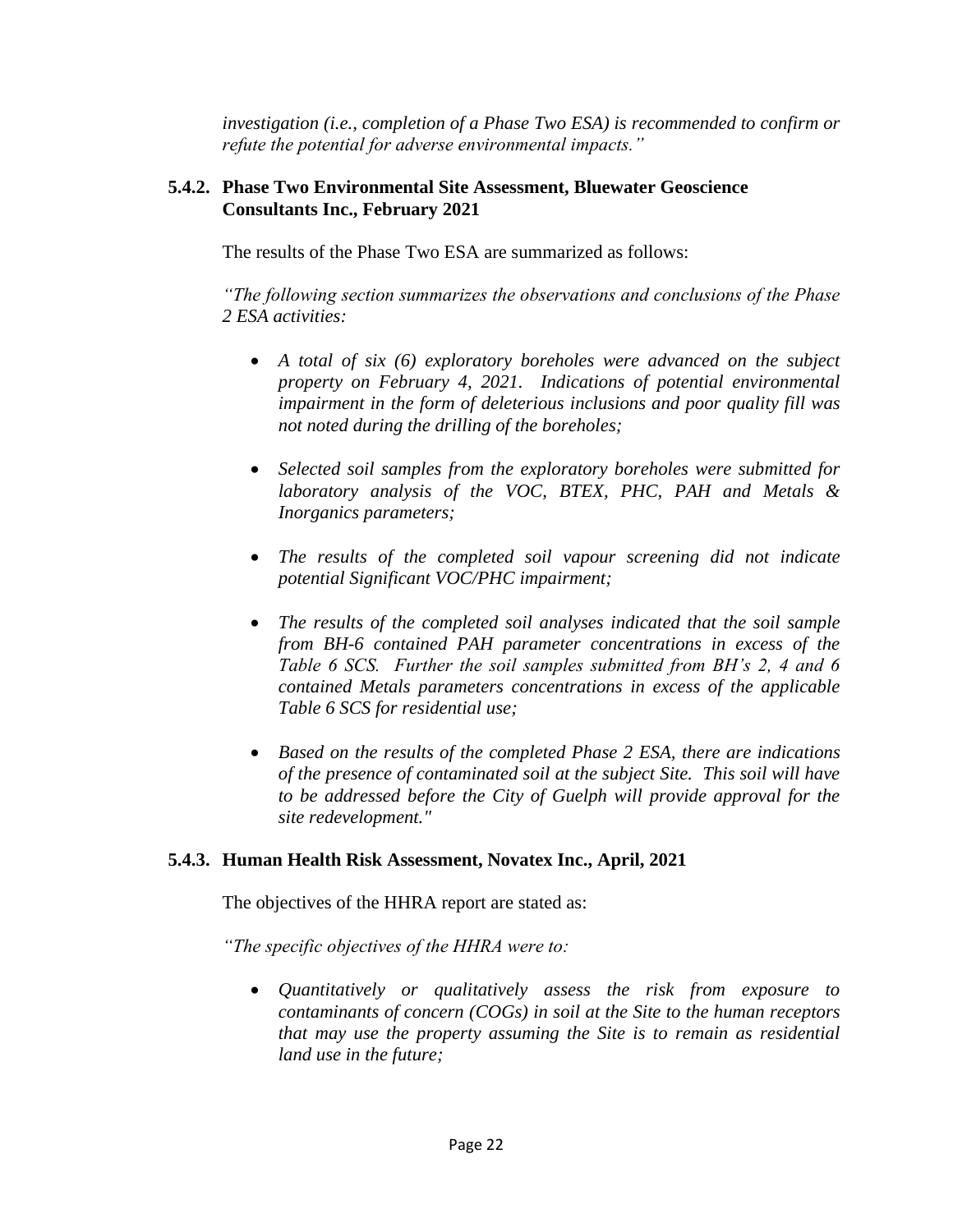- *Qualitatively determine the risk associated with exposure to the COGs in on-Site soil to off-Site receptors in the vicinity of the Site;*
- *Develop effects-based values for COGs in soil at the Site, and*
- *Where unacceptable risks are identified to human receptors, propose risk management (RM) measures to mitigate risks associated with COGs present in soil at the Site*

*To meet these objectives, the following HHRA approach was adopted and followed:*

- *A non-Regulatory (i.e., due-diligence) standard risk assessment (i.e., a risk assessment other than the alternative RA approaches identified in O. Reg. 153/04 Schedule C Part II, as amended) was employed for the Site.*
- *The Site is considered to be Residential, and will remain residential.*

*The HHRA consisted of identifying the COC's, based on historical evidence and comprehensive Site investigation activities that were completed by Bluewater Geosciences, followed by the identification of appropriate pathways and receptors based on the current and proposed future land use for the Site. The last stage of the RA consisted of developing effects-based values for all the OAG\s that were screened into the HHRA. Where risks to human receptors were identified, RM measures to ameliorate of eliminate risks were provided."*

The recommended risk management measures include implementing a health and safety plan and use of fill and hard cap barriers as described in the full report prior to, during and after construction activities on the Site.

# **6.0 Conclusions**

The conclusions of this Planning Justification Report (PJR) are:

- i) The proposed zoning amendment is consistent with Provincial policy including the PPS 2020 and the Growth Plan 2019.
- ii) The proposed zoning amendment conforms to the policies of the City of Guelph Official Plan.
- iii) The proposed development complies with the requirements for the R.3B On-Street Townhouse Zone in the City's comprehensive zoning bylaw.
- iv) The proposed development generally meets the built form standards for townhouse developments adopted by the City of Guelph.